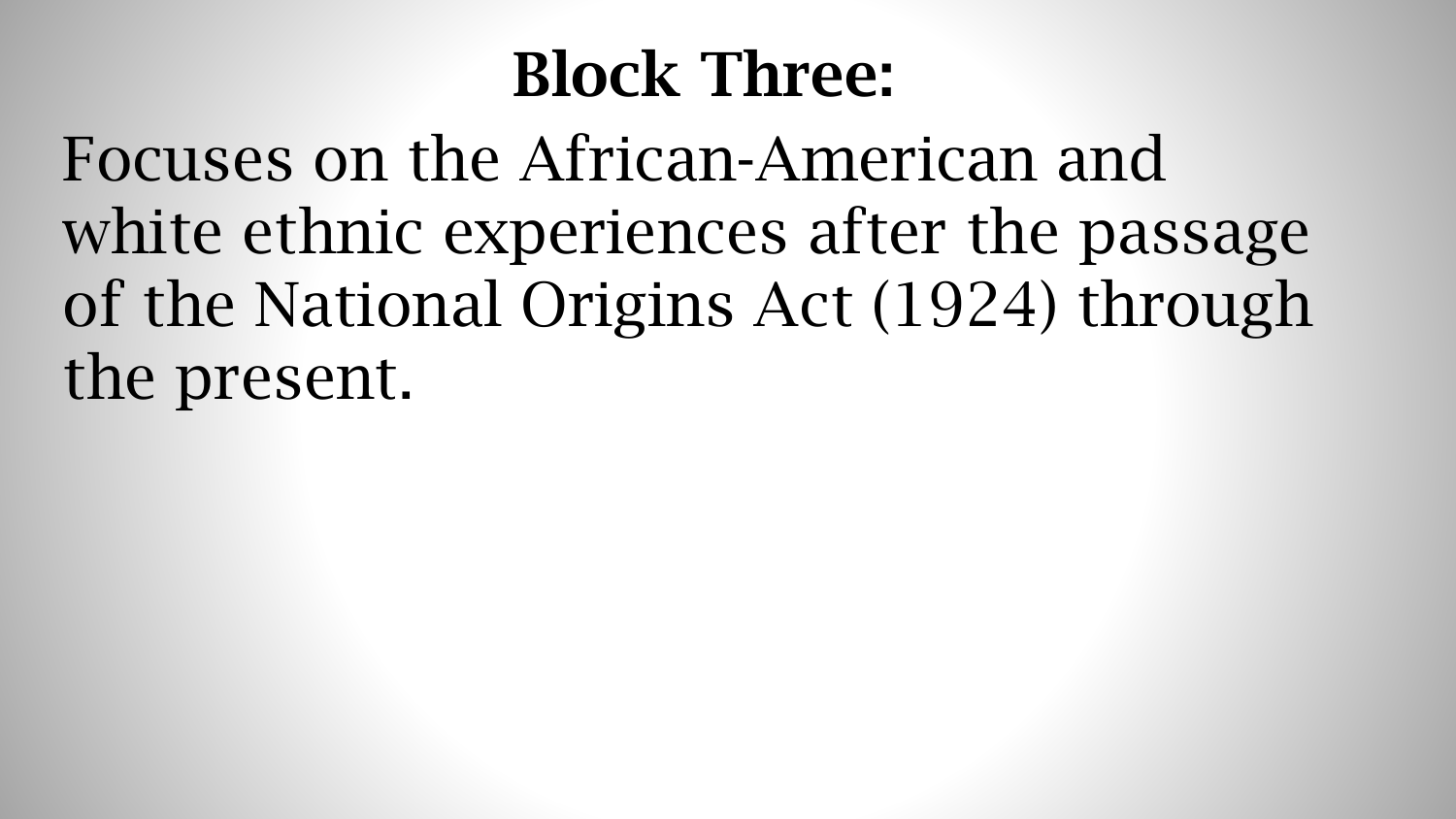#### Social Distance: The degree of intimacy or closeness we feel to people of other ethnic or racial groups.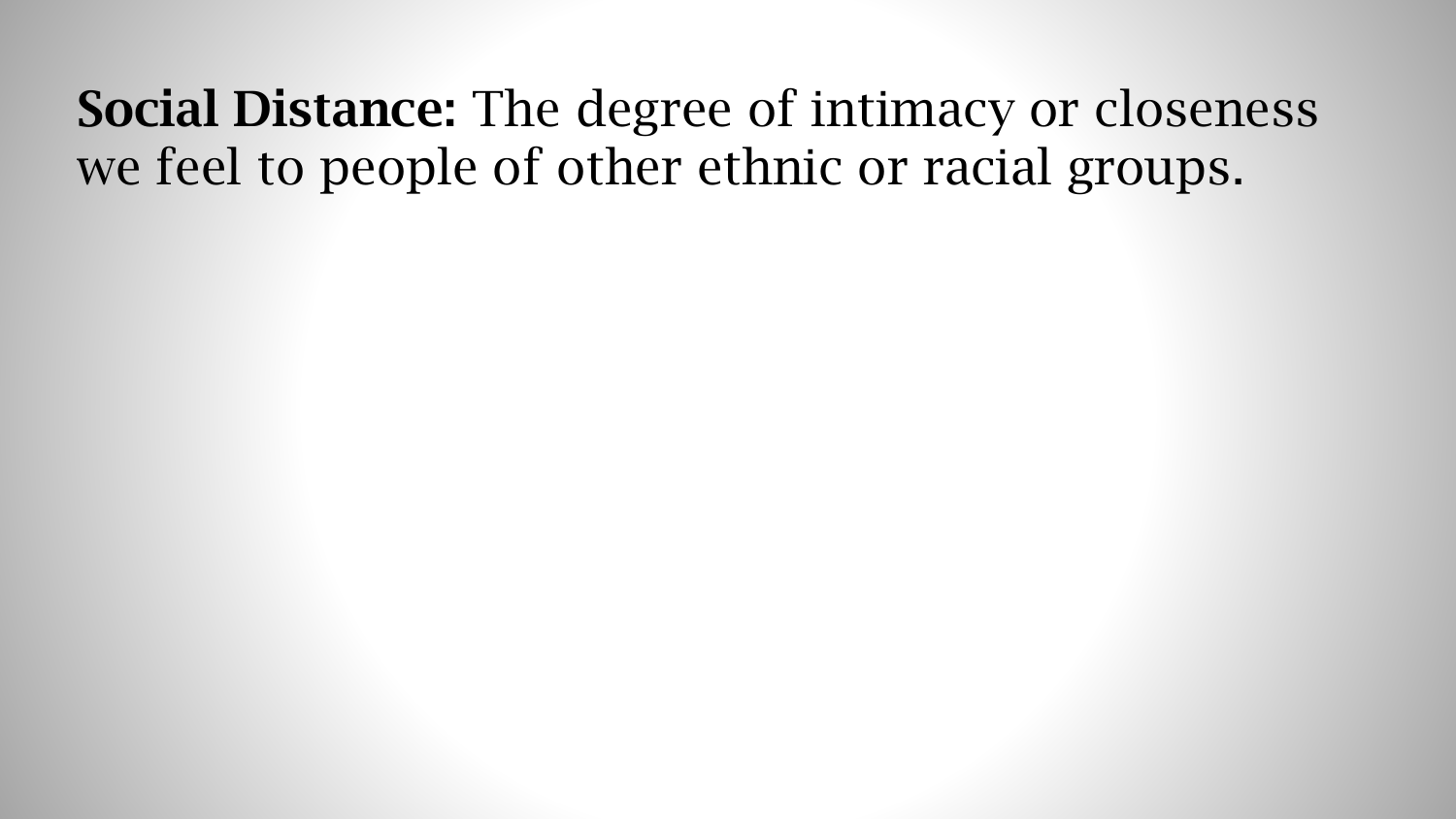Social Distance: The degree of intimacy or closeness we feel to people of other ethnic or racial groups.

The concept was developed by sociologist Emory Bogardus around 1924 – the same year as the restrictive National Origins Act was passed.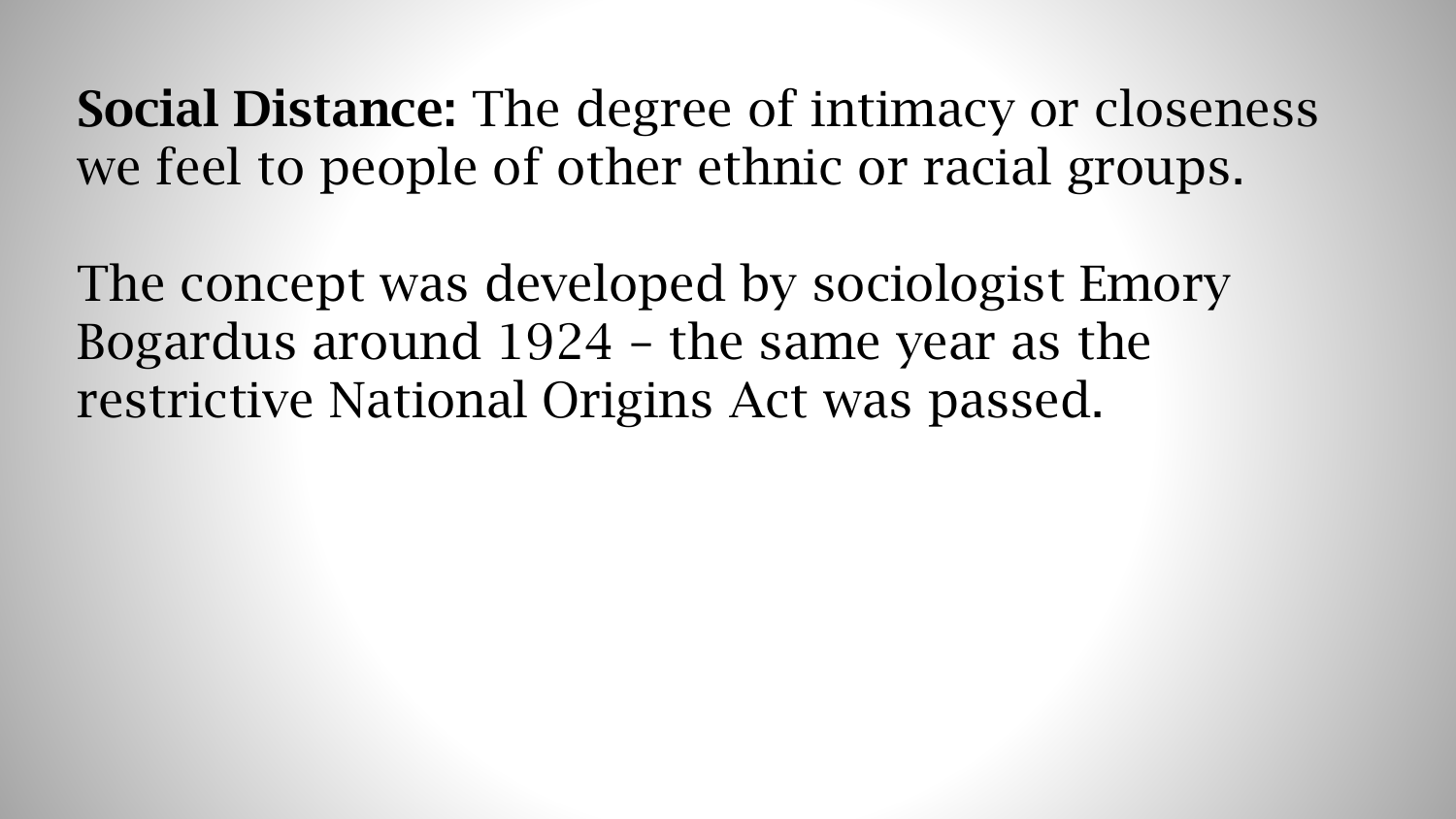## Bogardus Social Distance Scale

- 1. Would you be willing to marry a member of this group or have a member of this group marry into your family?
- 2. Would you be willing to have a member of this group as your close, personal friend?
- 3. Would you be willing to have a member of this group as your neighbor?
- 4. Would you be willing to have a member of this group as your colleague at work/school?
- 5. Would you be willing to have a member of this group as a speaking acquaintance or citizen of your country?
- 6. Would you be willing to have a member of this group visit your country as a non-citizen?
- 7. Would you be willing to have a member of this group be excluded from associating with your country in any way?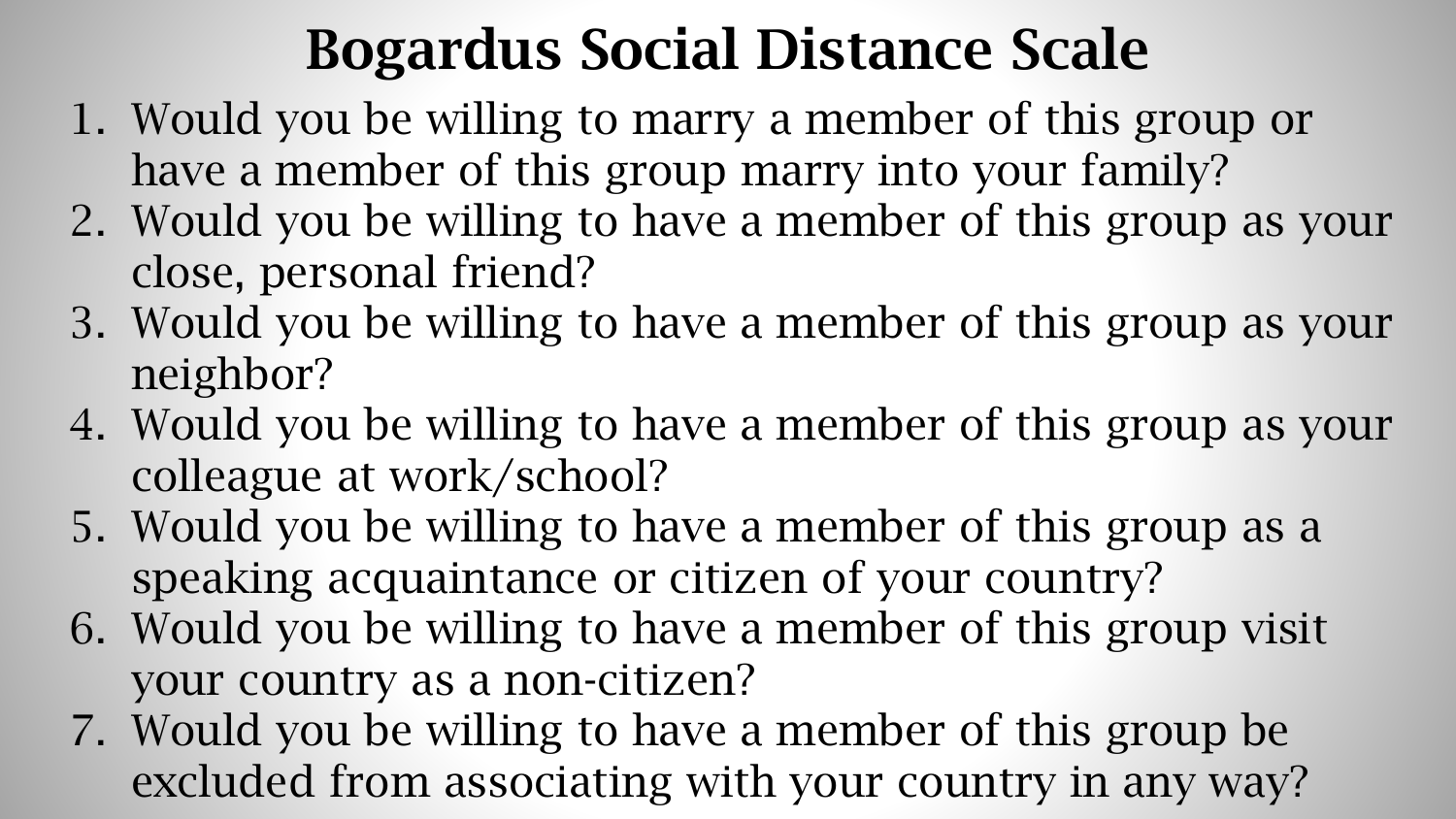Social Distance: The degree of intimacy or closeness we feel to people of other ethnic or racial groups.

The concept was developed by sociologist Emory Bogardus around 1924 – the same year as the restrictive National Origins Act was passed.

At the root of social distance is racism, xenophobia, and ethnocentrism.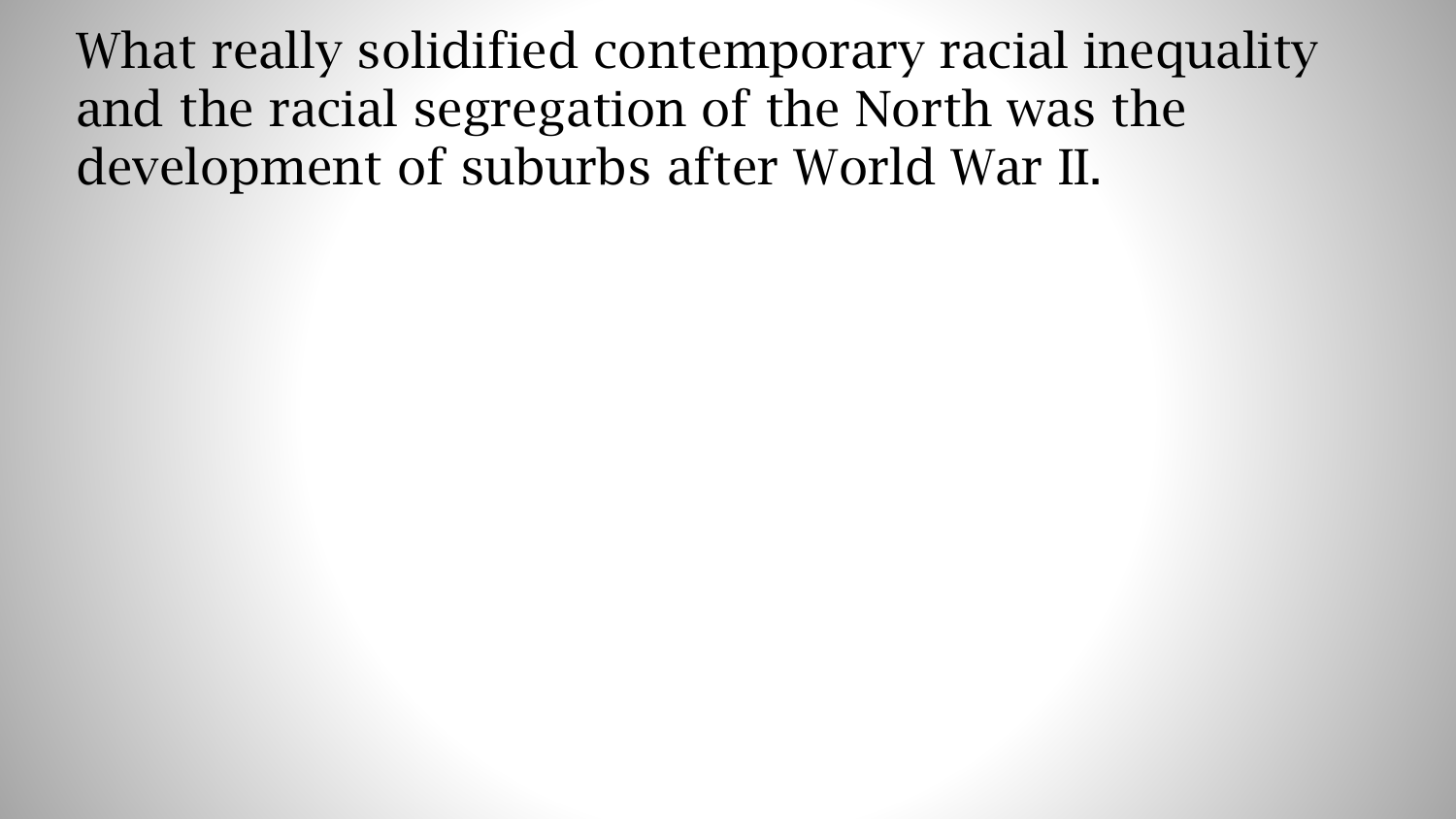4 Important Factors: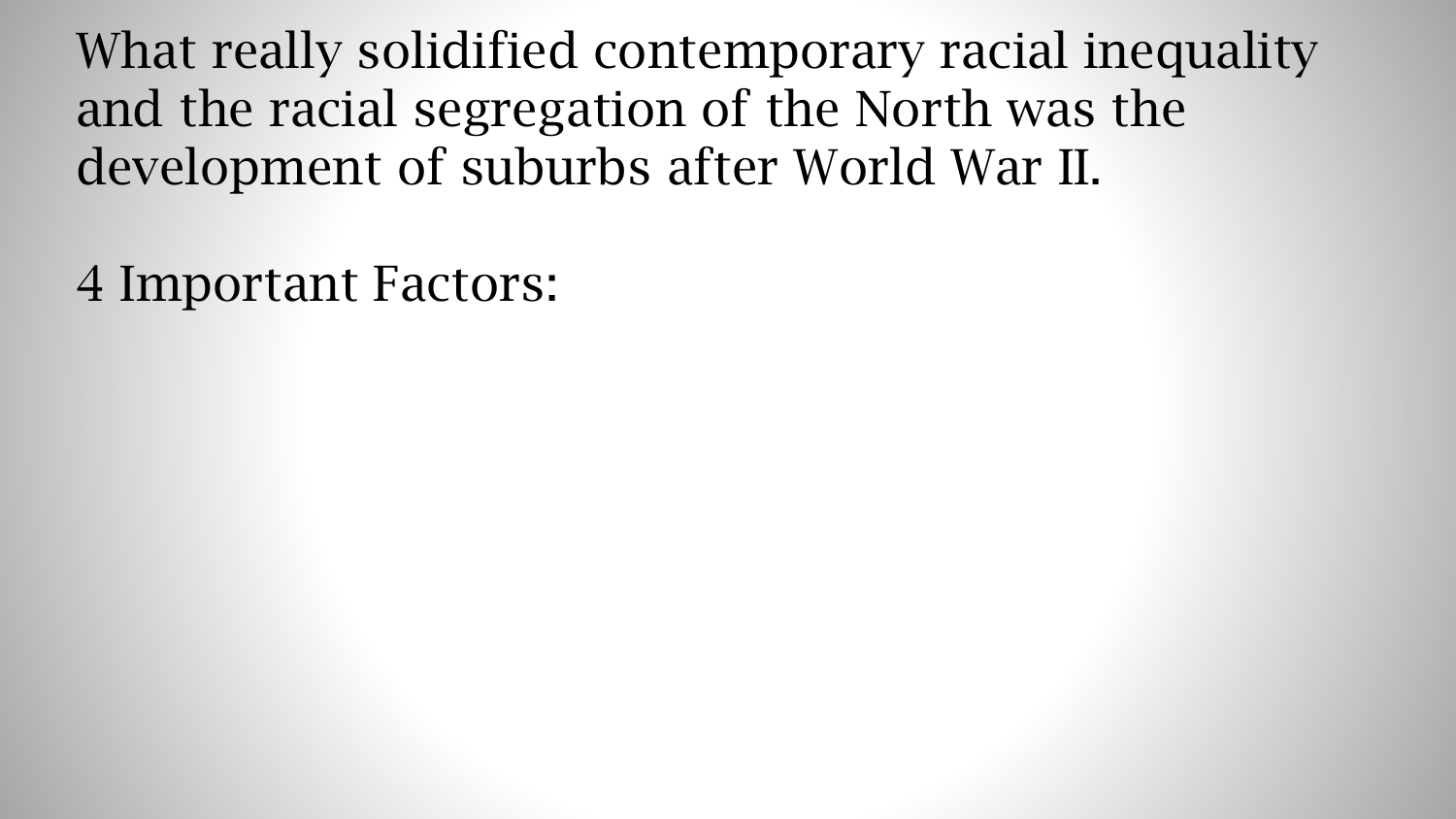## 4 Important Factors:

1. The military remained segregated during World War II, and most Black soldiers served under White, southern officers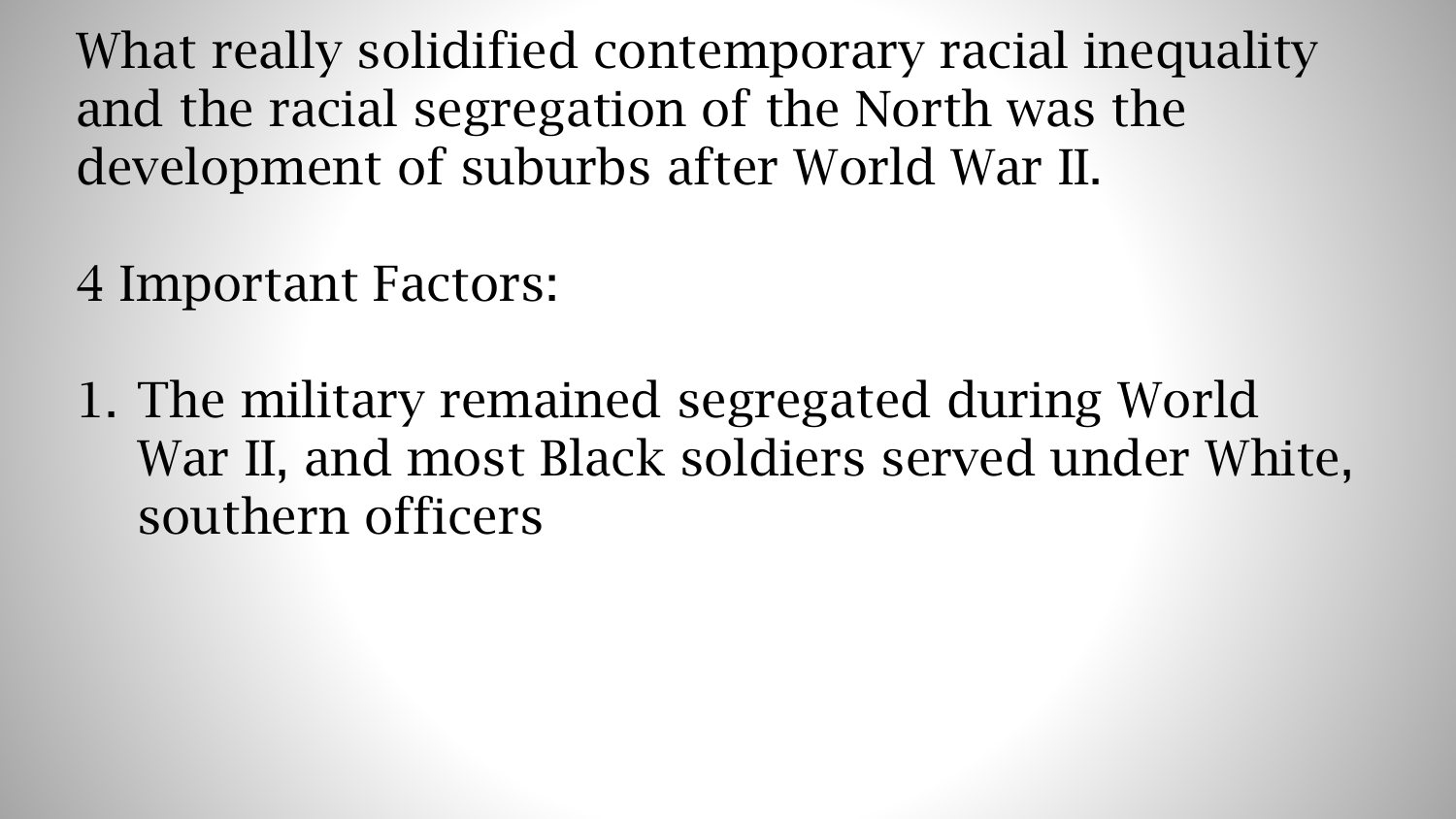## 4 Important Factors:

1. The military remained segregated during World War II, and most Black soldiers served under White, southern officers who disproportionately gave them dishonorable discharges, rendering them ineligible for G.I. benefits.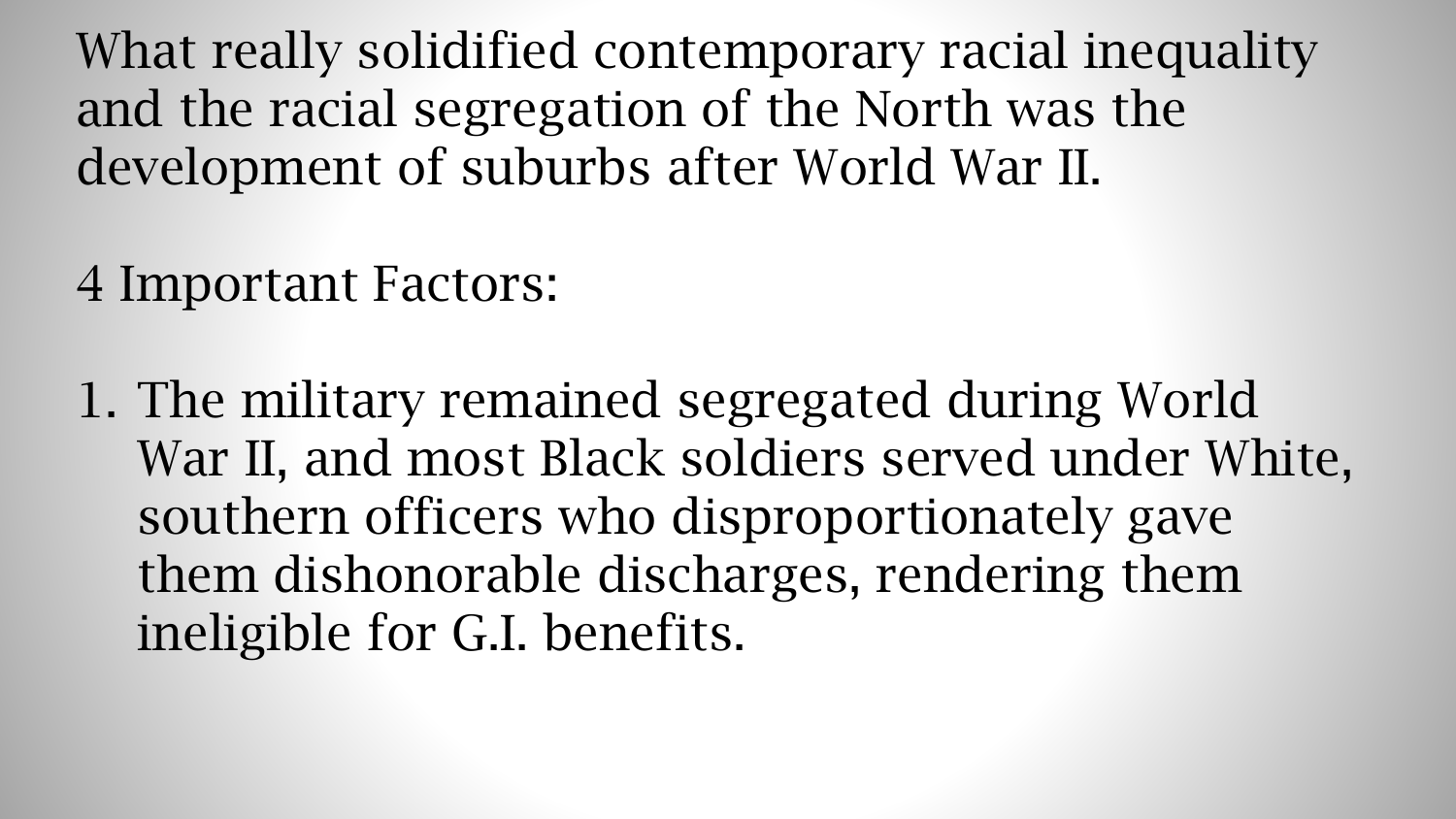#### 4 Important Factors:

2. The newly developed suburbs employed a new payment system: low-interest loans, distributing the cost of the new house through payments across 30 years.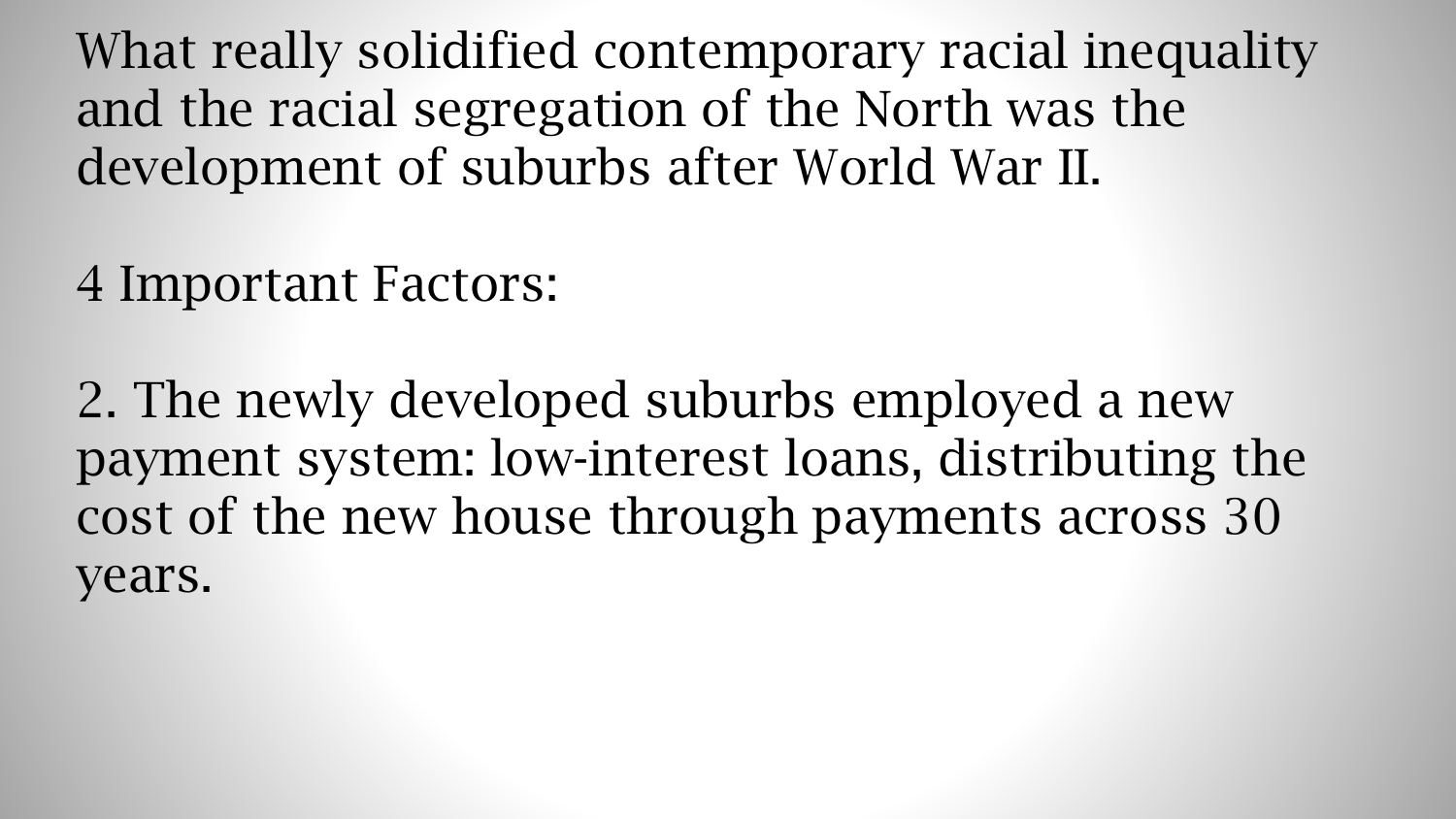#### 4 Important Factors:

2. The newly developed suburbs employed a new payment system: low-interest loans, distributing the cost of the new house through payments across 30 years. Many of these suburbs had clauses excluding African Americans and other people of color.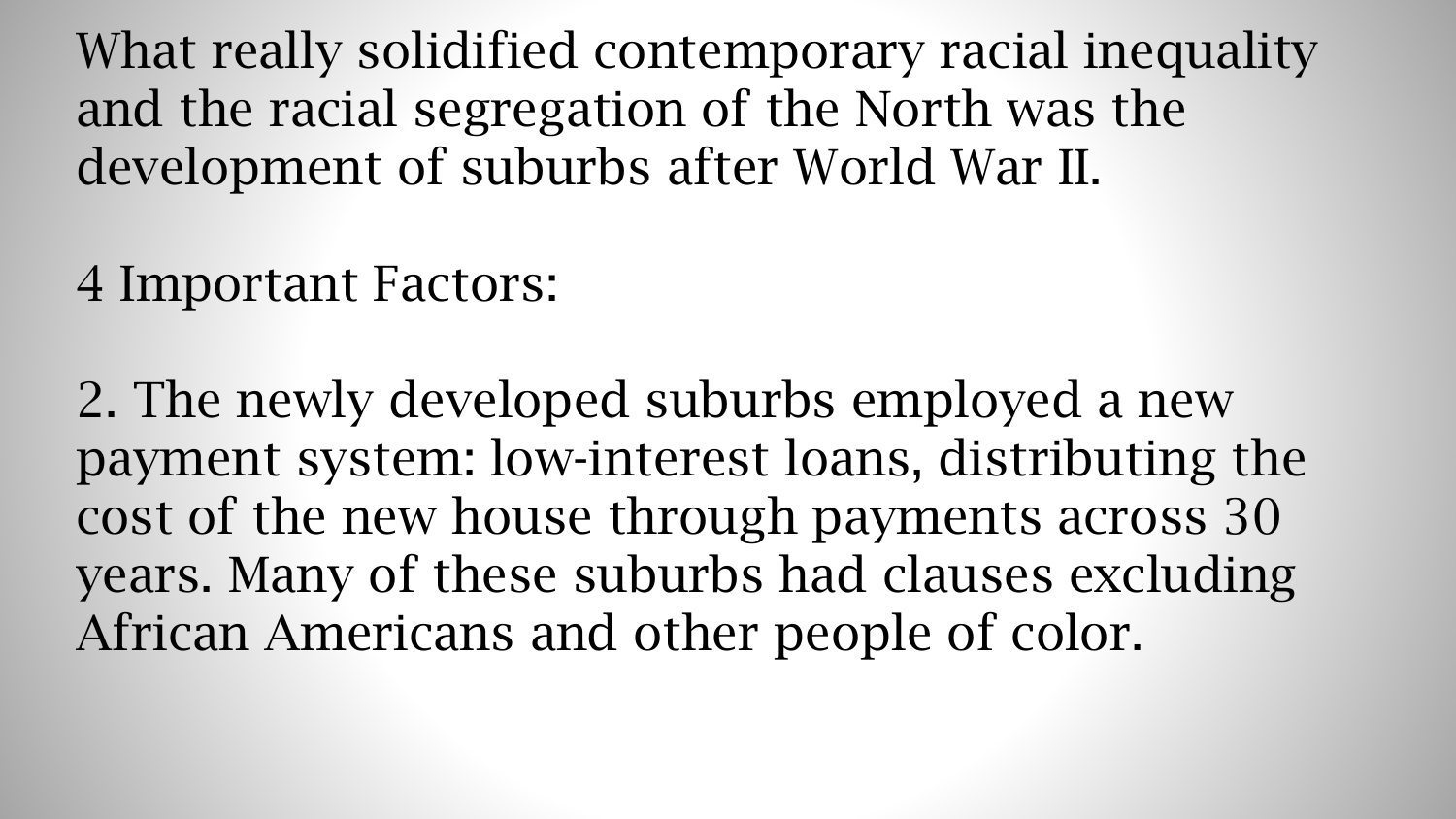#### 4 Important Factors:

3. The exclusion of Blacks and people of color from suburbs meant that they were relegated to the housing in cities.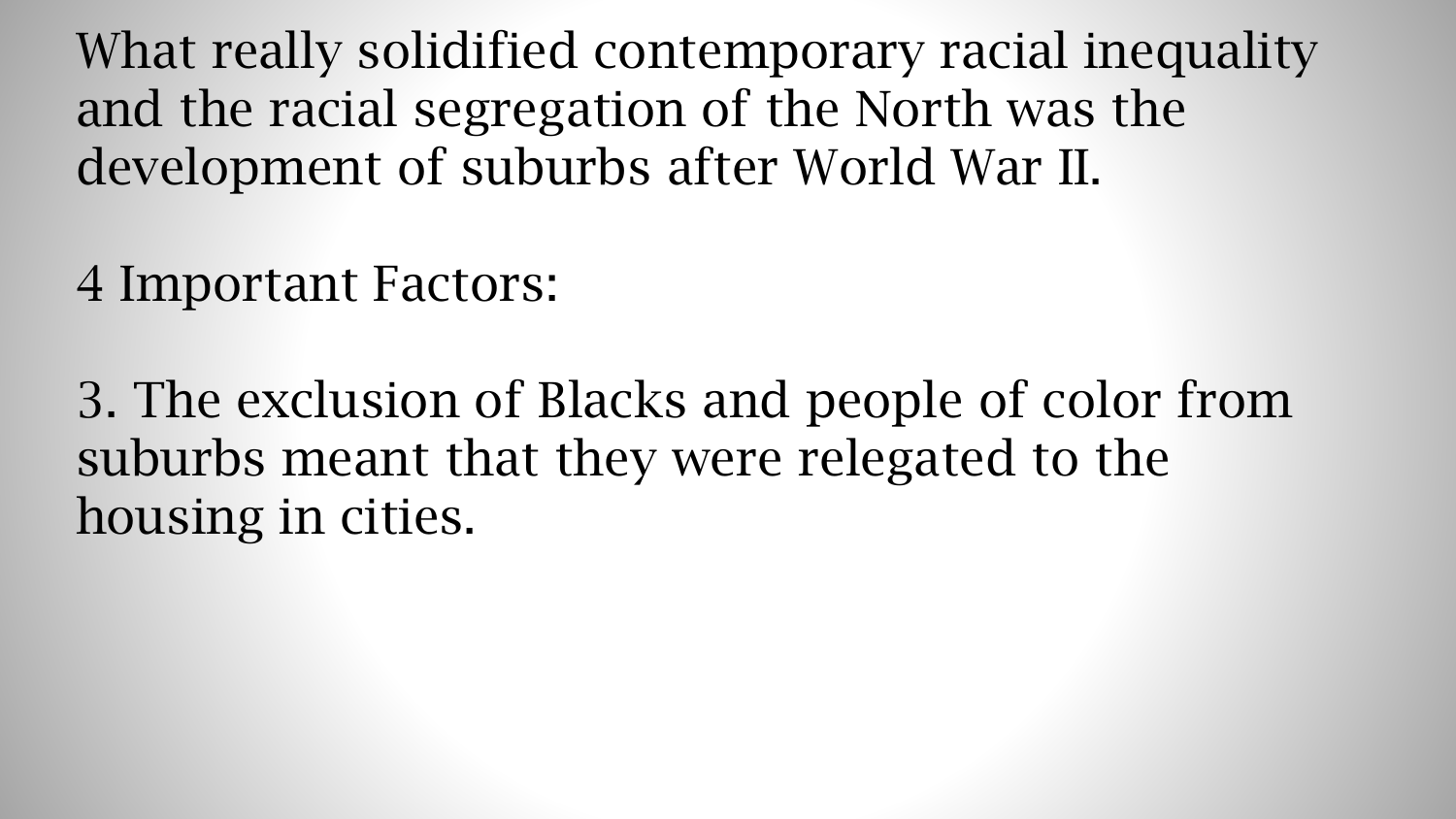#### 4 Important Factors:

3. The exclusion of Blacks and people of color from suburbs meant that they were relegated to the housing in cities. Because of urban renewal, most of the housing available to people of color in cities ended up being large public housing projects and rental property.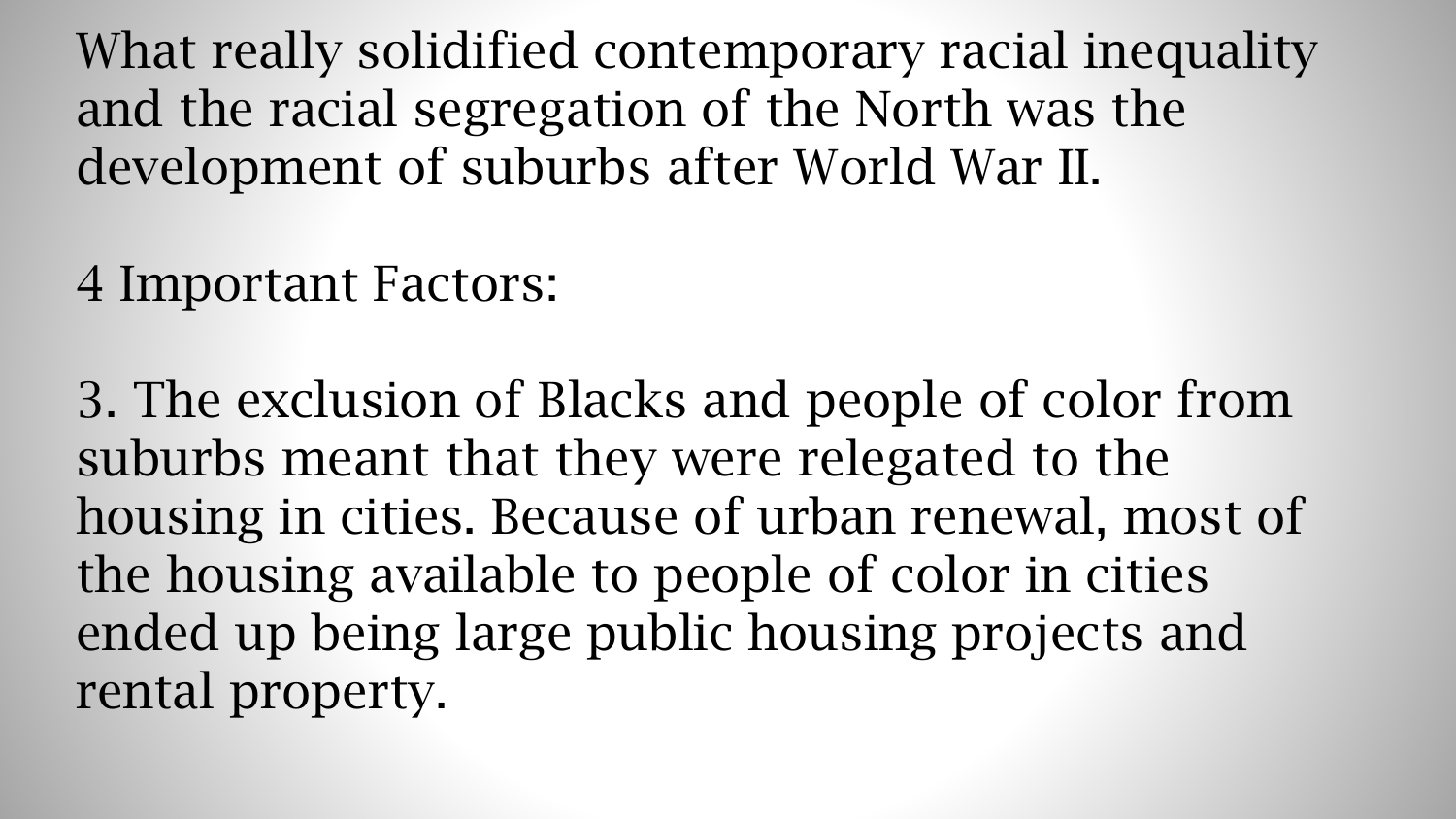#### 4 Important Factors:

4. Of the single-family housing available in many American cities, redlining largely kept many African Americans from benefiting economically from home ownership.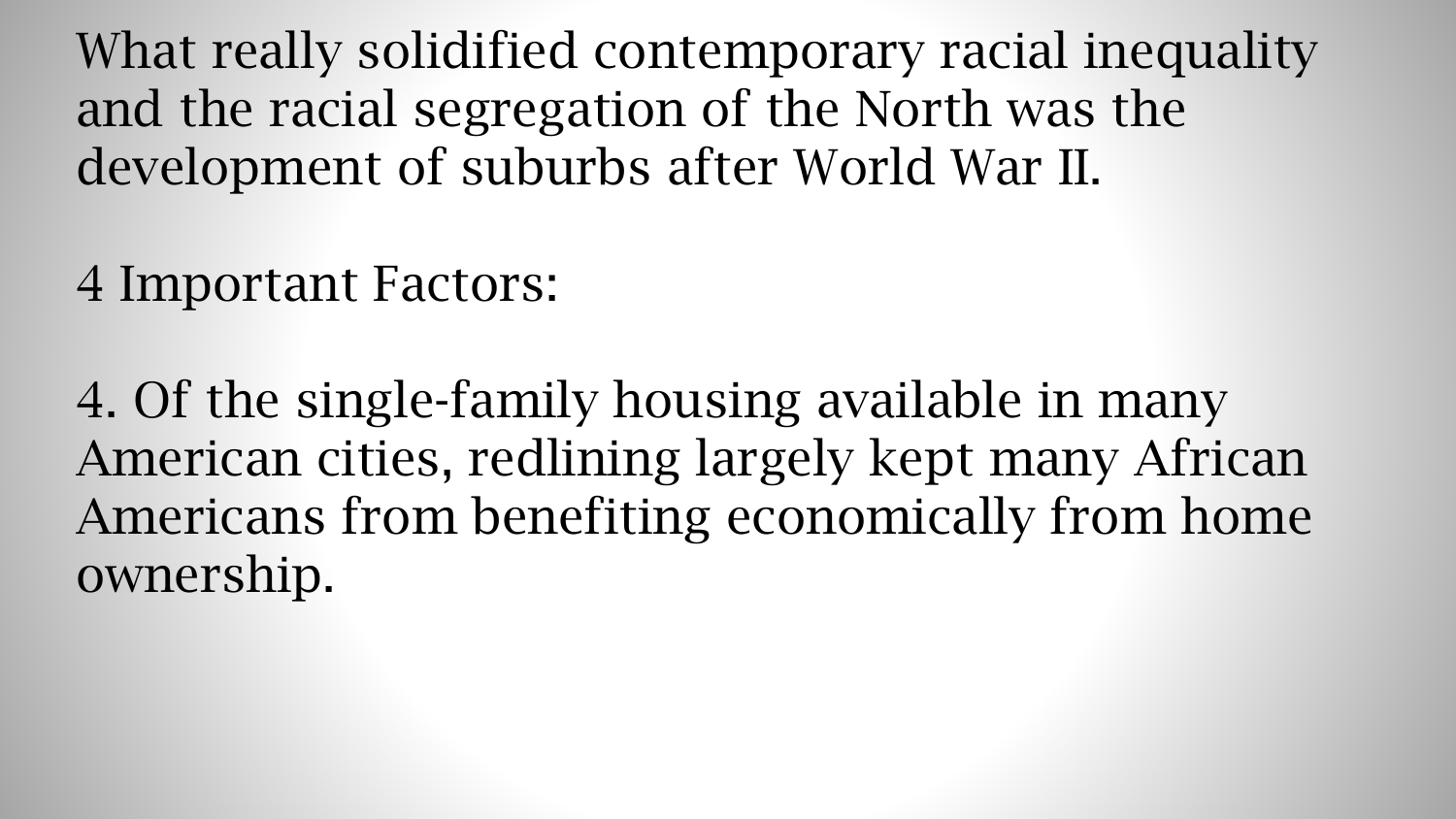#### 4 Important Factors:

4. Of the single-family housing available in many American cities, redlining largely kept many African Americans from benefiting economically from home ownership. Redlining was a discriminatory practice employed by banks and lenders that withheld mortgage lending for housing and businesses in communities of color.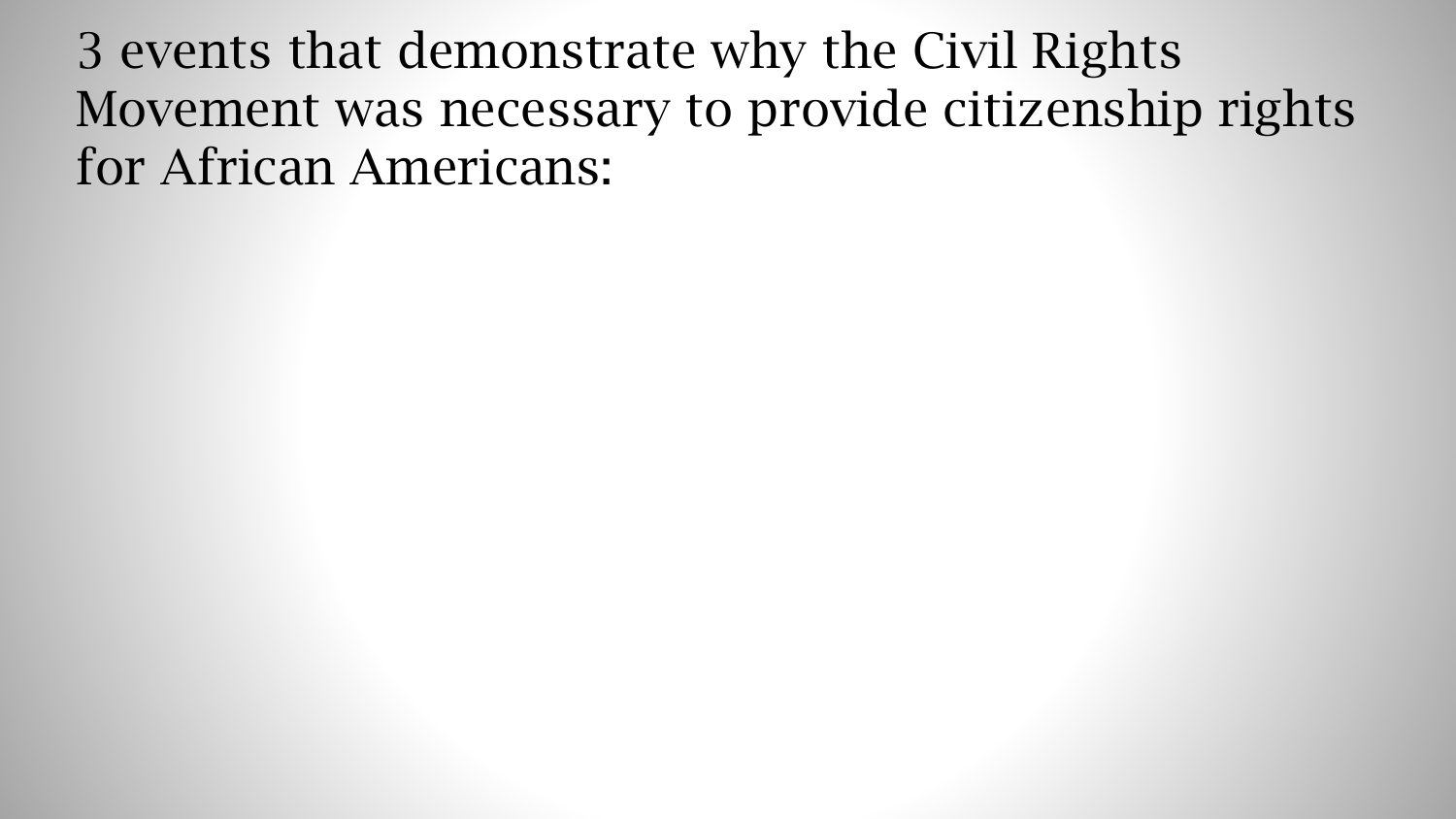1.The 1961 Freedom Riders – groups of African American and white civil rights activists who took bus trips through the south sitting together to protest the segregation of bus terminals.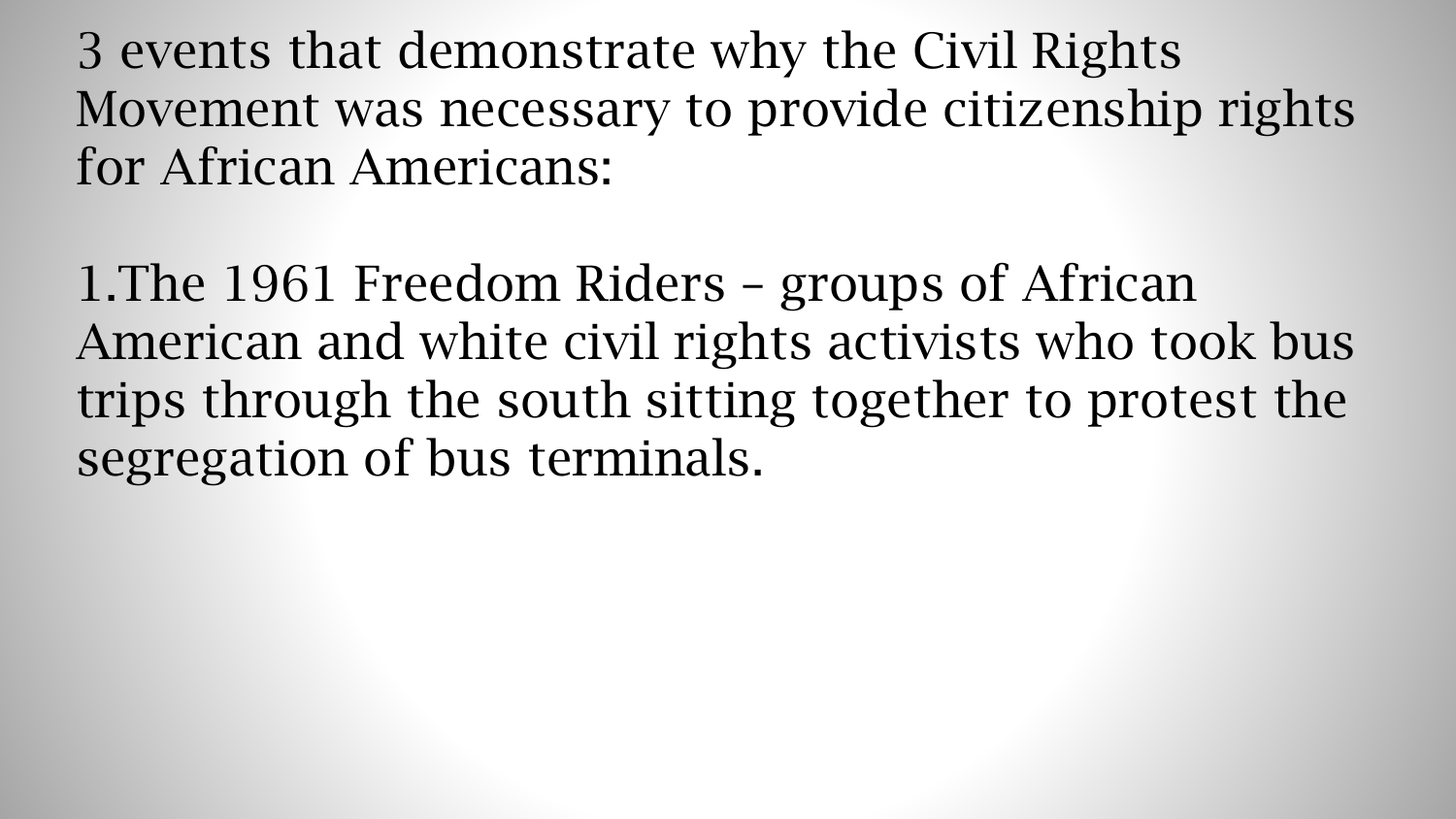1.The 1961 Freedom Riders – groups of African American and white civil rights activists who took bus trips through the south sitting together to protest the segregation of bus terminals. When the bus stopped, the riders would use the bus terminal's segregated facilities of the opposite racial group.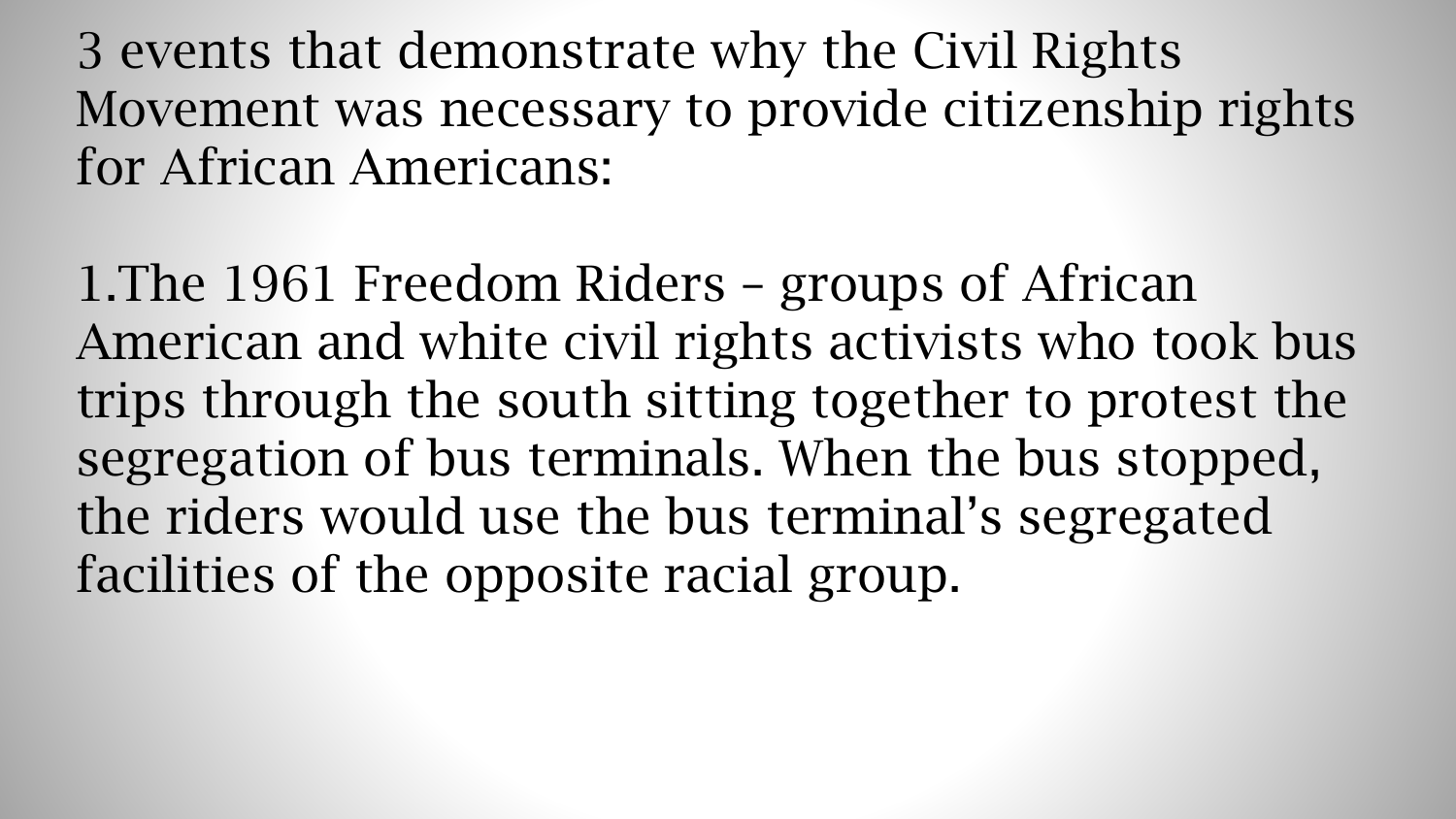2. 1963 Children's Crusade in Birmingham, Alabama. Over 1000 Black schoolchildren attempted to march from the school to the mayor's office to discuss segregation.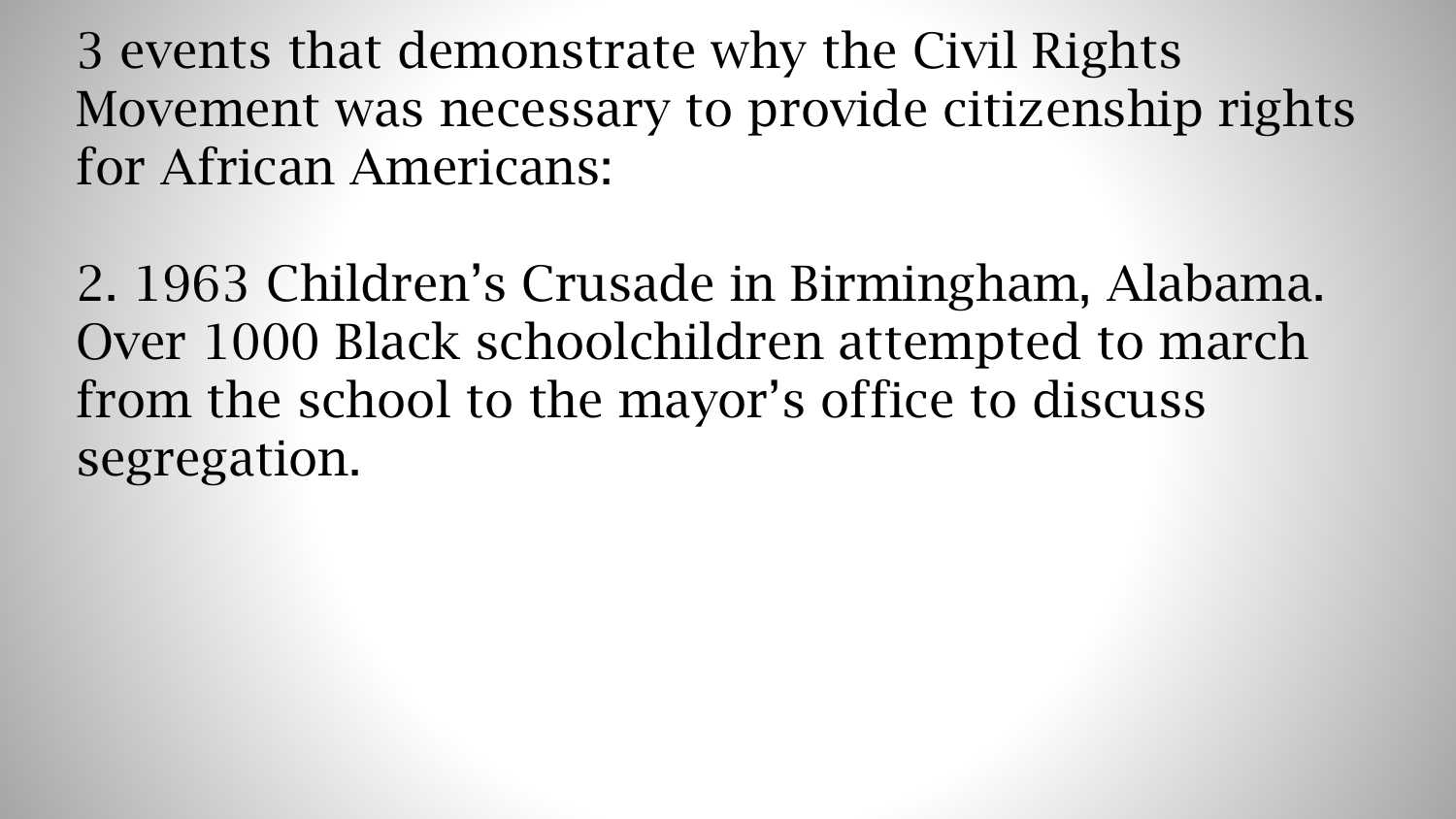2. 1961 Children's Crusade in Birmingham, Alabama. Over 1000 Black schoolchildren attempted to march from the school to the mayor's office to discuss segregation. The brutality of the police response showed the lengths to which white southern leadership would go to protect white supremacy.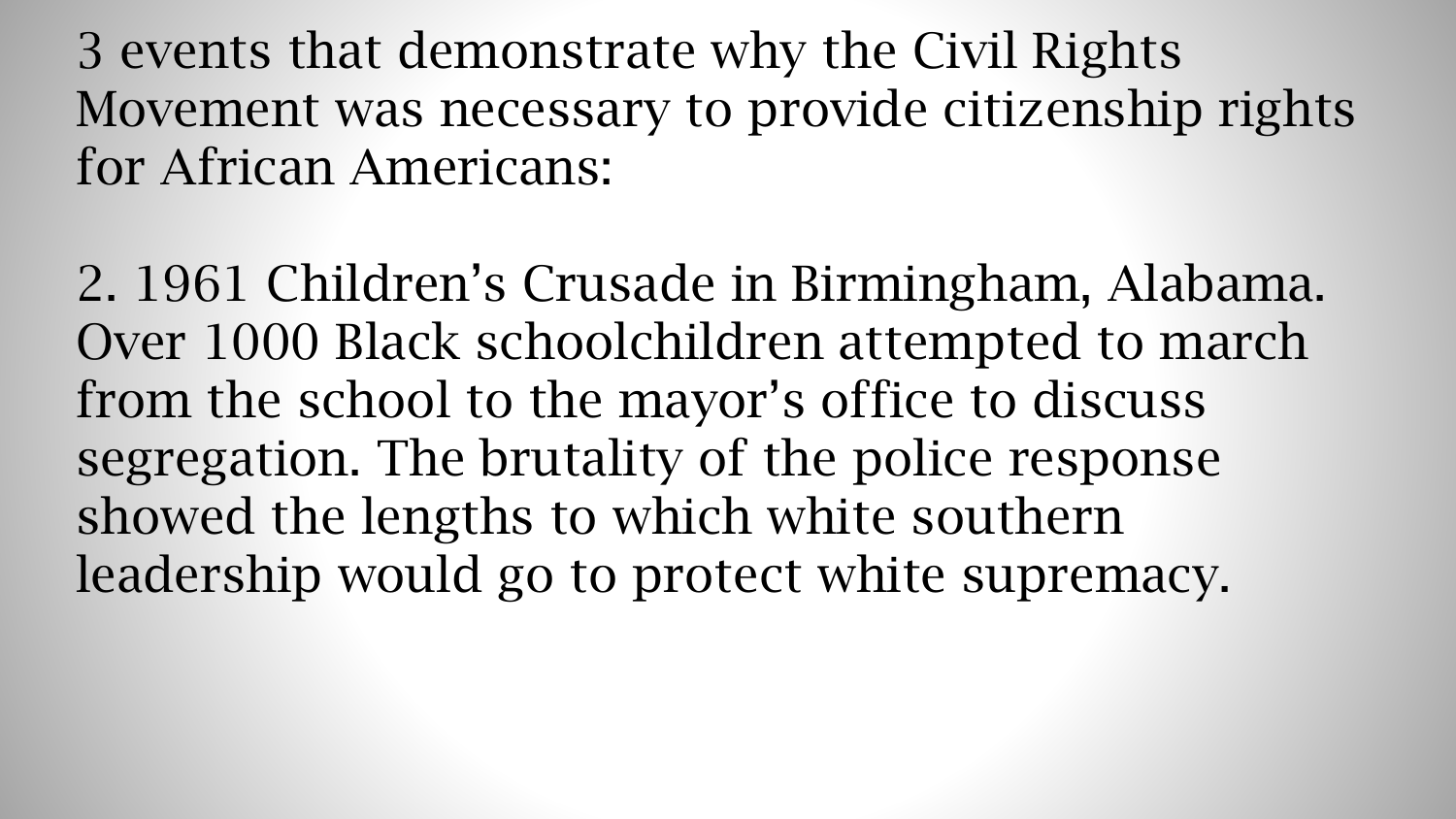3. During the march from Selma to Montgomery, Alabama, in 1964, as protestors left Selma and crossed the Edmund Pettus bridge,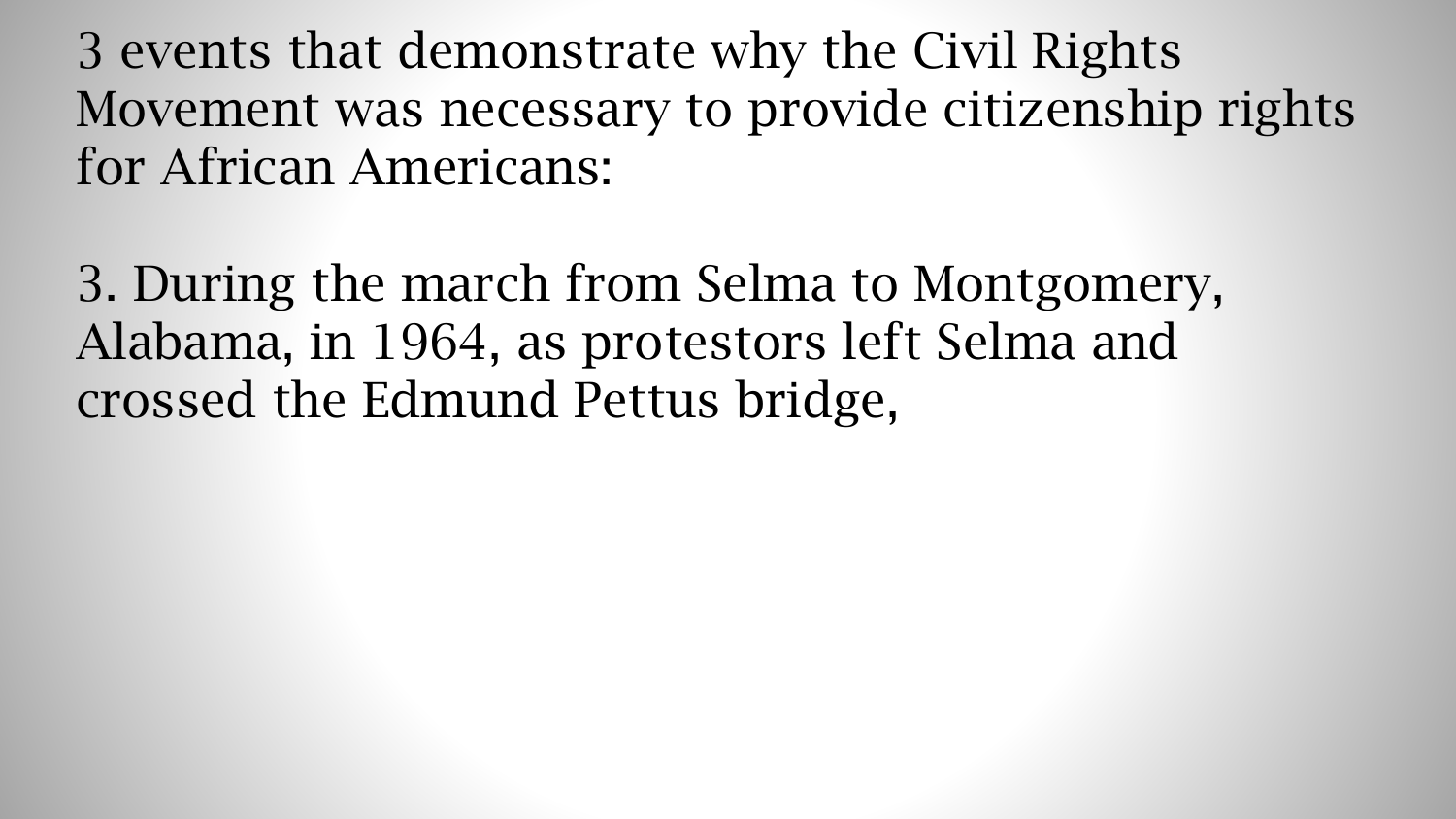3. During the march from Selma to Montgomery, Alabama, in 1964, as protestors left Selma and crossed the Edmund Pettus bridge, they were met by police who beat them back viciously.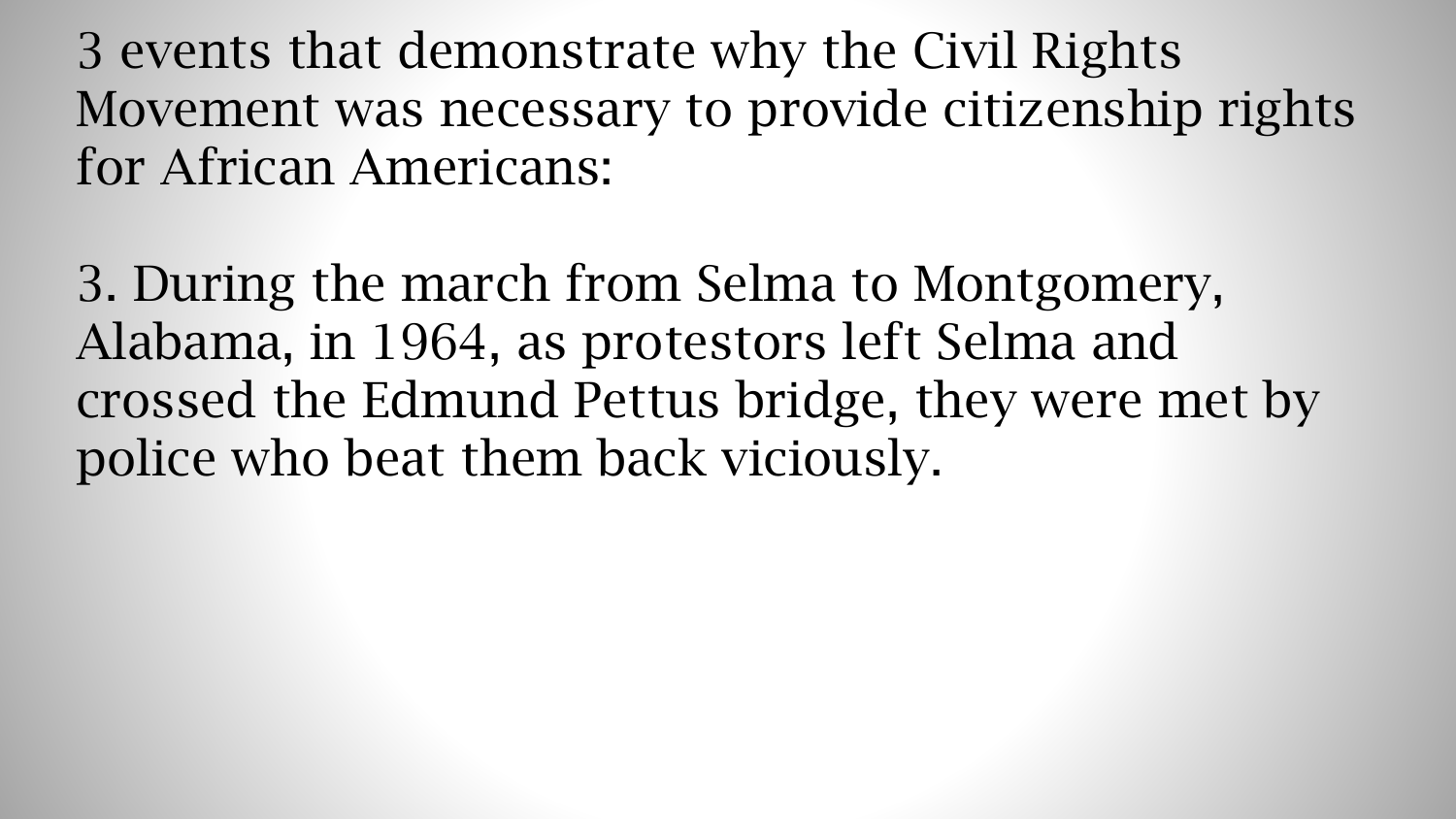3. During the march from Selma to Montgomery, Alabama, in 1964, as protestors left Selma and crossed the Edmund Pettus bridge, they were met by police who beat them back viciously. News coverage of Selma's Bloody Sunday helped many Americans recognize that things in the South needed to dramatically change.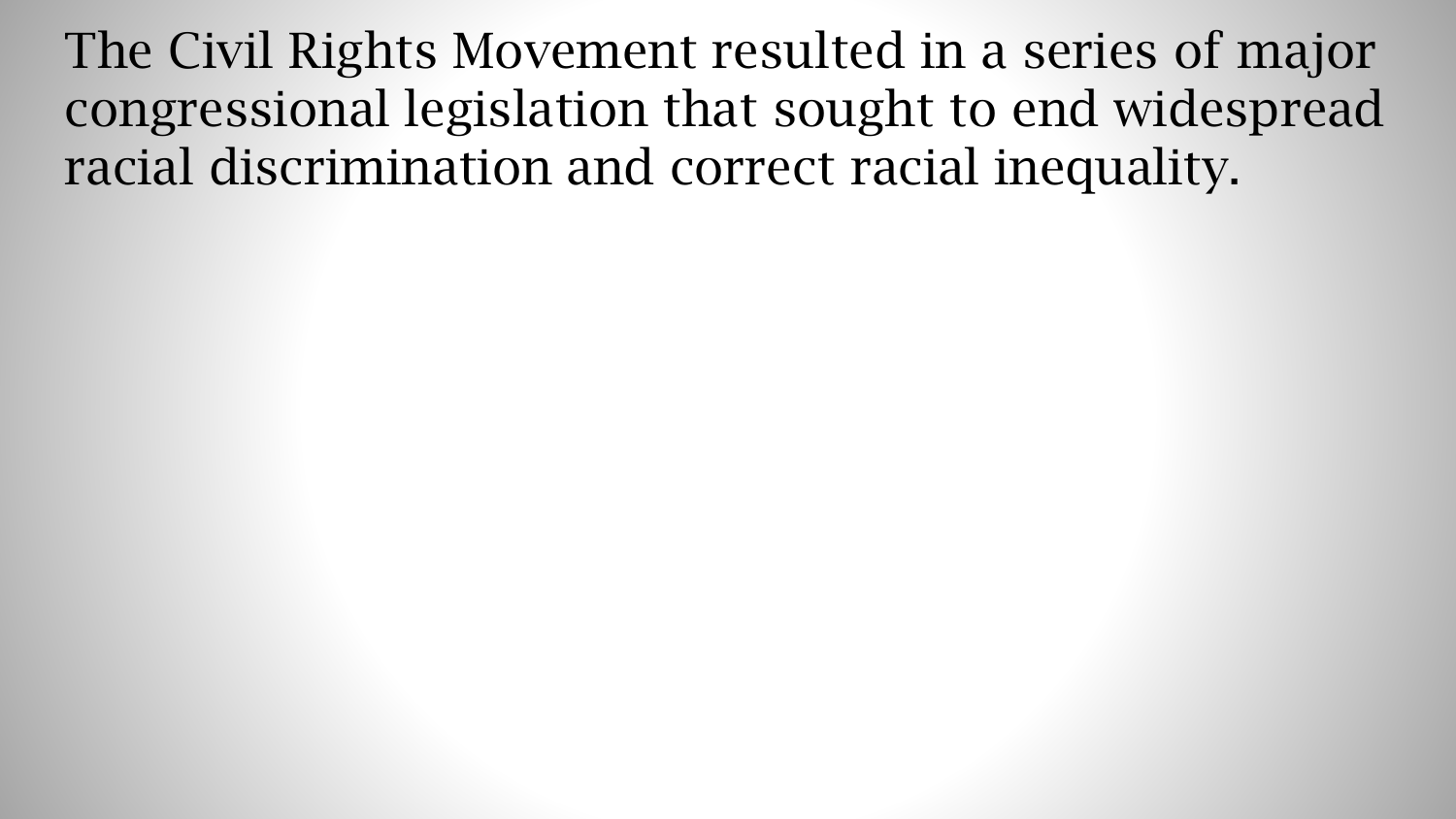1. Civil Rights Act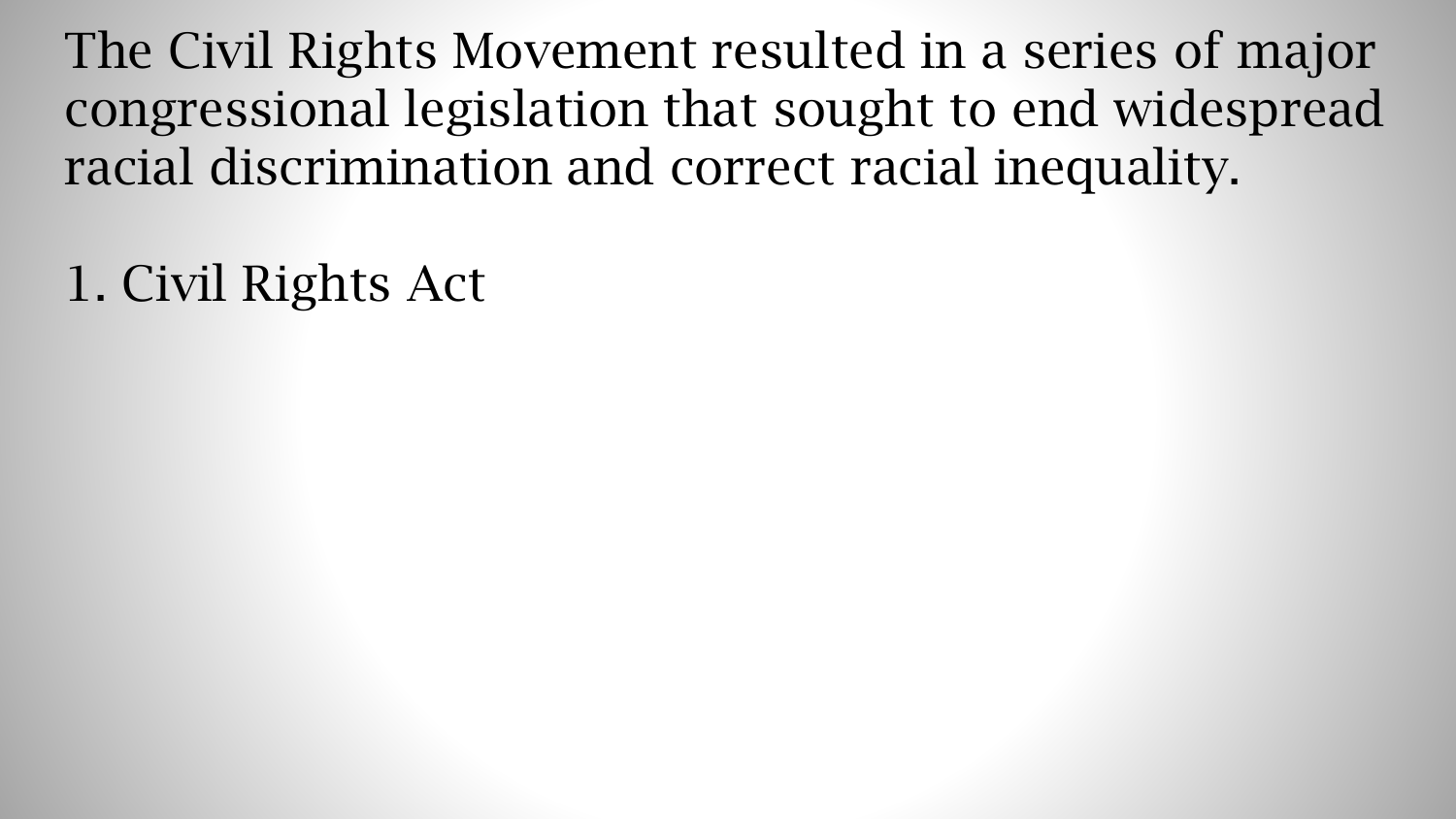1. Civil Rights Act 2. Voting Rights Act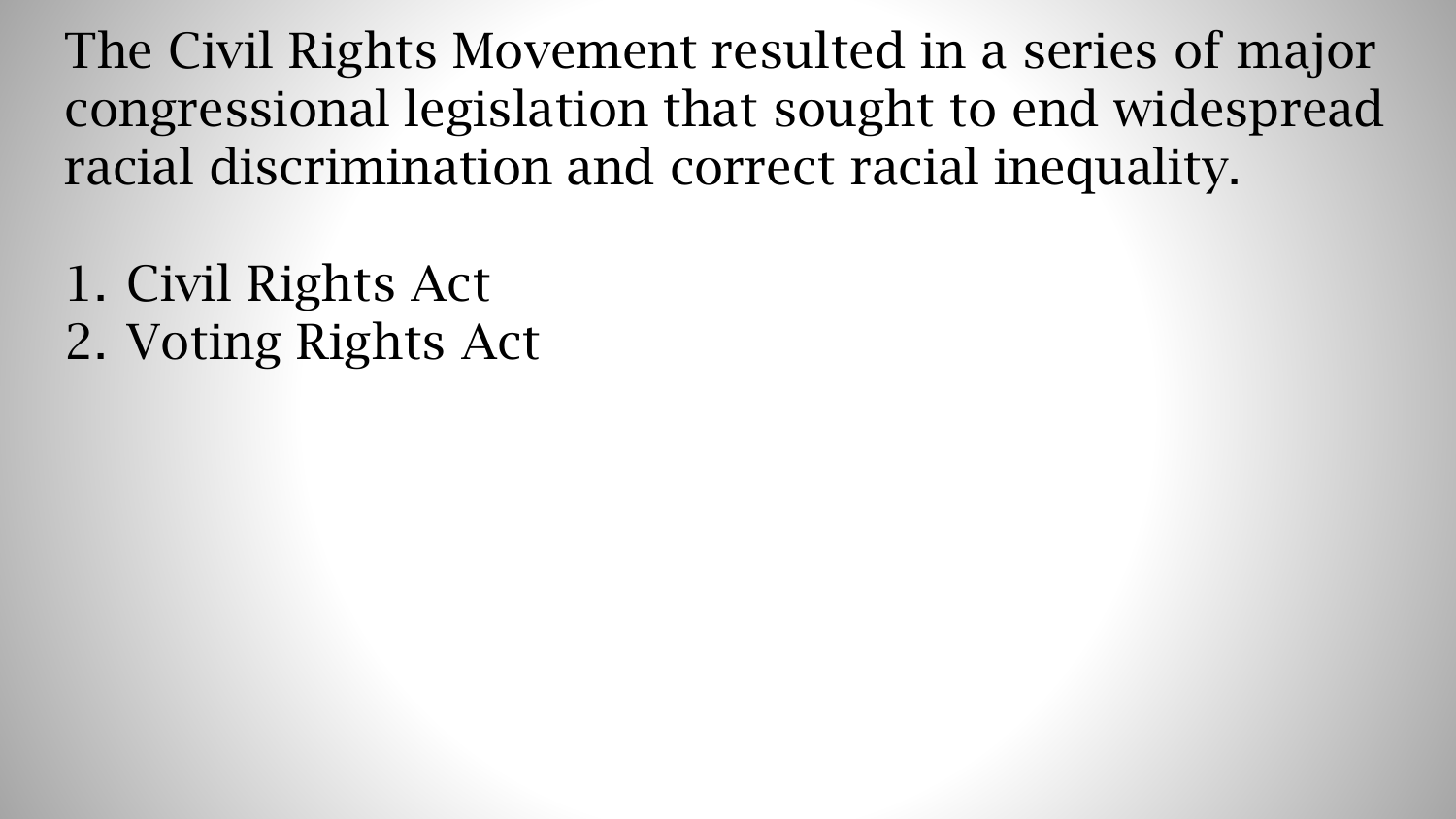- 1. Civil Rights Act
- 2. Voting Rights Act
- 3. 1968 Fair Housing Act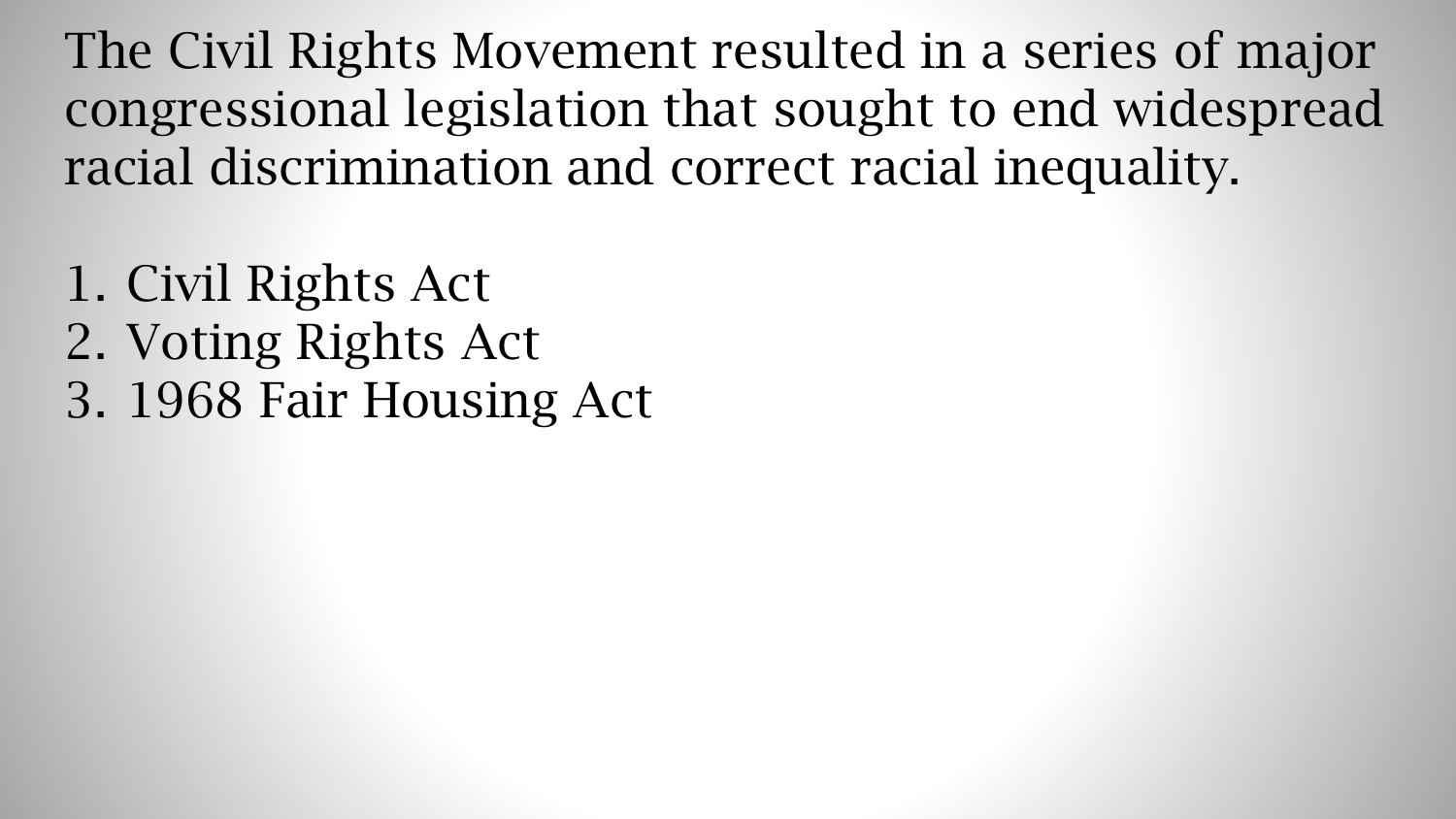The Black Lives Matter movement is as necessary today as the Civil Rights Movement was in the 1960s.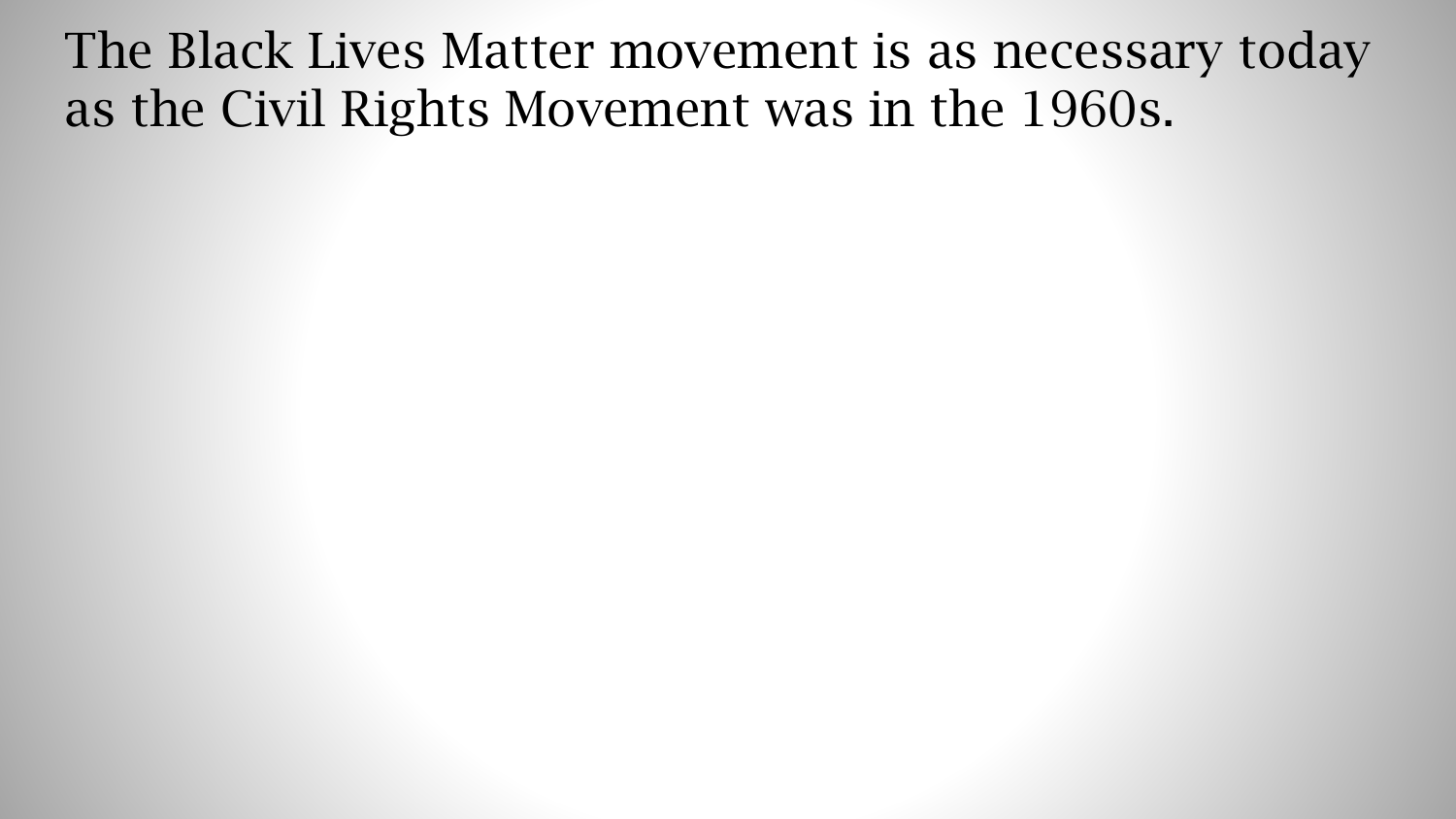The Black Lives Matter movement is as necessary today as the Civil Rights Movement was in the 1960s.

The social construction and ideologies of race that we have created in our society have led to massive social and racial inequality that hurts everyone and has a serious financial impact on society.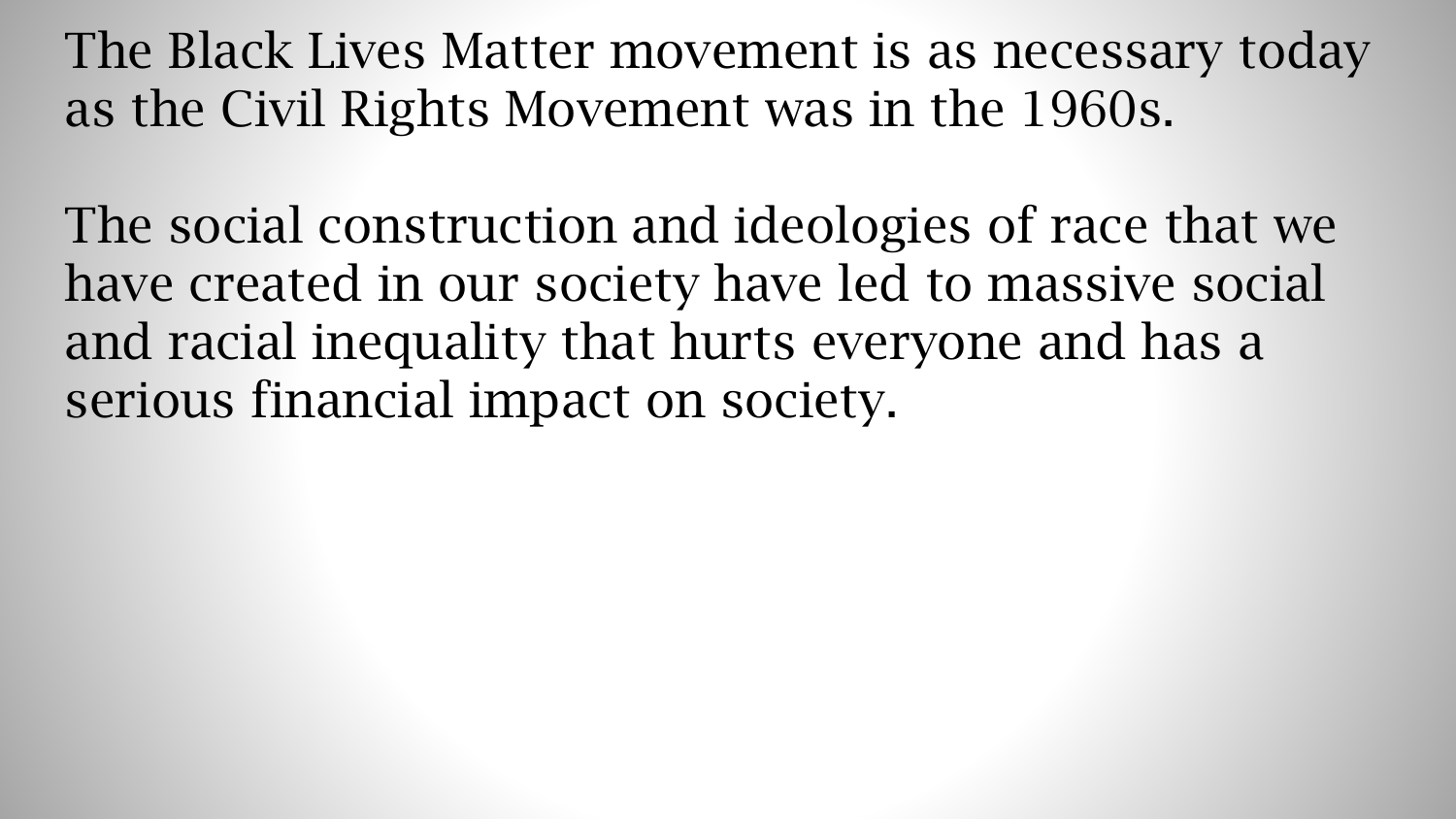The Black Lives Matter movement is as necessary today as the Civil Rights Movement was in the 1960s.

The social construction and ideologies of race that we have created in our society have led to massive social and racial inequality that hurts everyone and has a serious financial impact on society.

A majority of our younger people are immigrants and people of color. As a society, therefore, we must actively invest in the education and training of immigrants and people of color in order for us to continue to have an economically strong and innovative nation.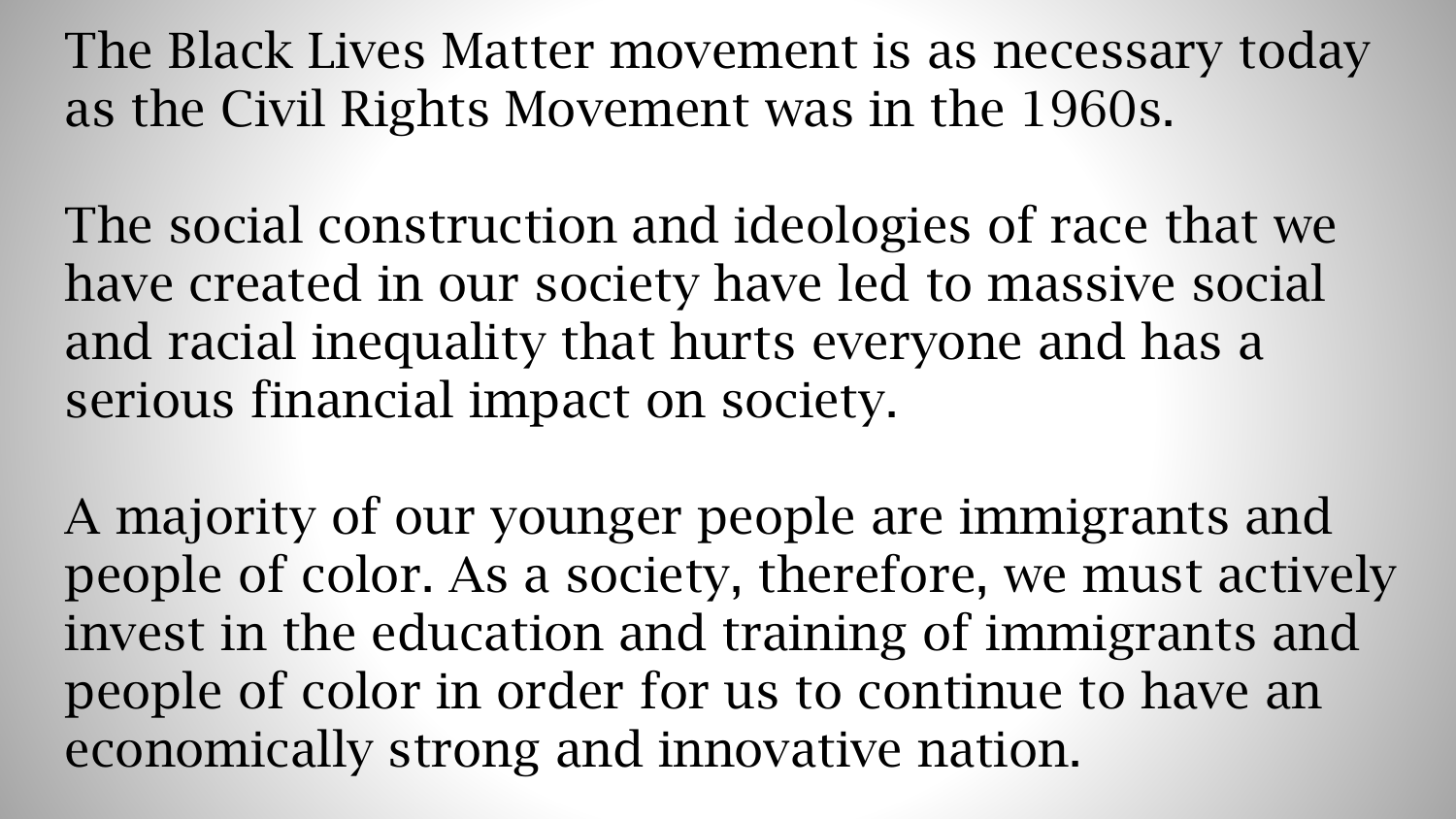The social context and previous conditions in African-American, Latino, and Native American communities have been exacerbated by the Covid-19 pandemic and in many ways precipitated the protests against police harassment and brutality in summer, 2020.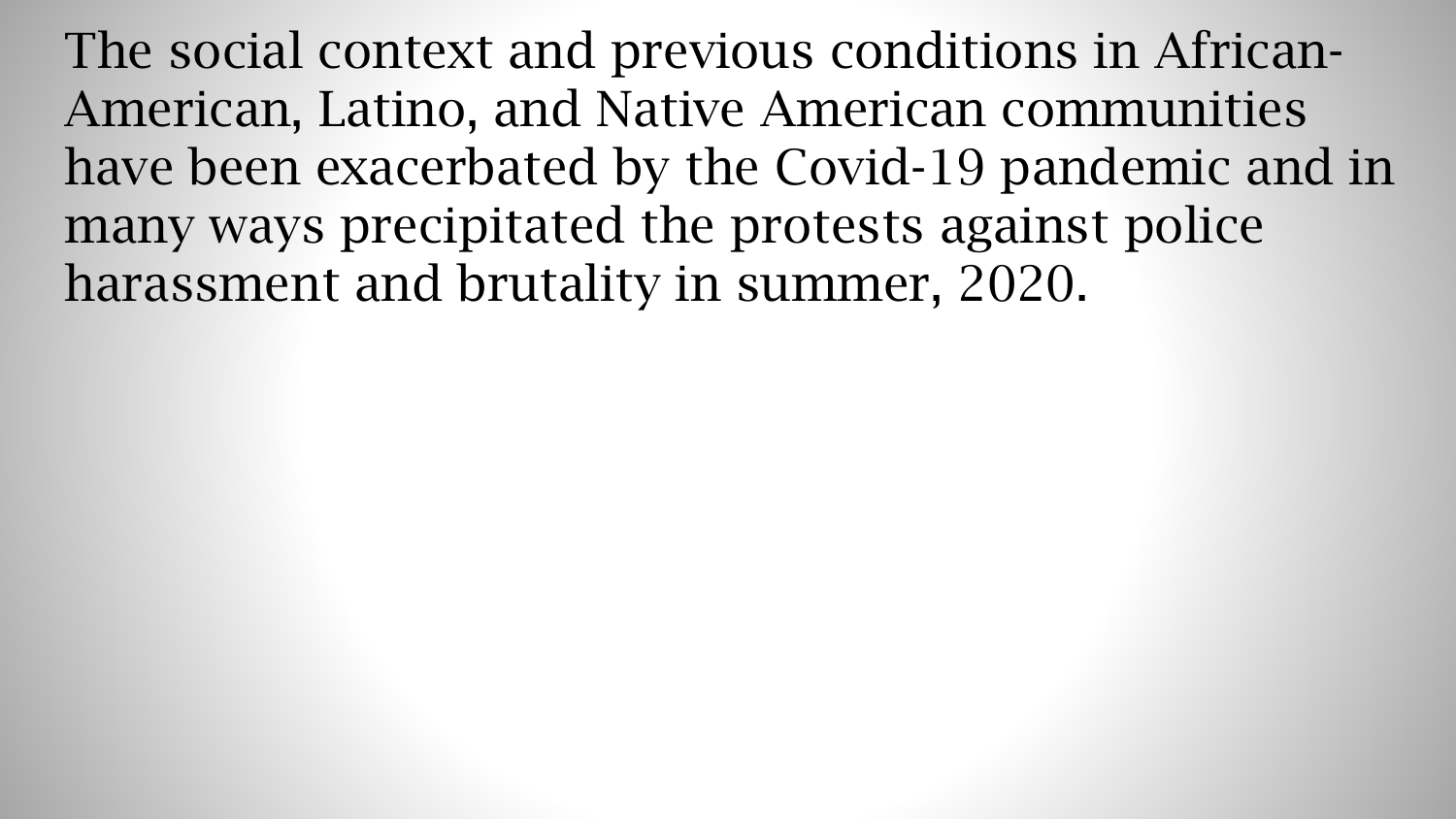The social context and previous conditions in African-American, Latino, and Native American communities have been exacerbated by the Covid-19 pandemic and in many ways precipitated the protests against police harassment and brutality in summer, 2020.

The significant impact of the pandemic on communities of color has aggravated previous conditions of social inequality in housing, education, employment, and healthcare access.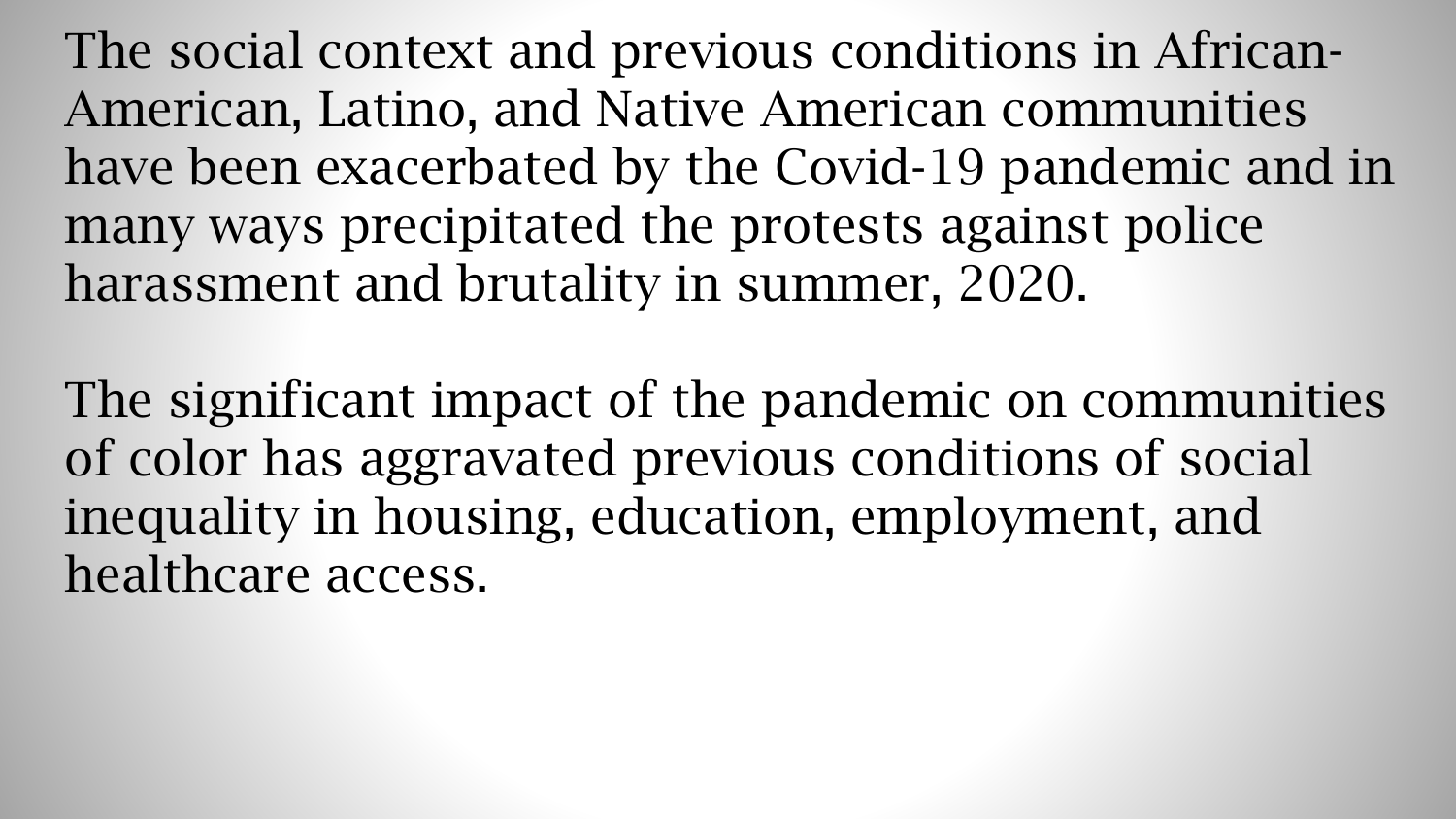The social context and previous conditions in African-American, Latino, and Native American communities have been exacerbated by the Covid-19 pandemic and in many ways precipitated the protests against police harassment and brutality in summer, 2020.

The significant impact of the pandemic on communities of color has aggravated previous underlying conditions of social inequality in housing, education, employment, and healthcare access.

Additionally, there is social inequality in health outcomes.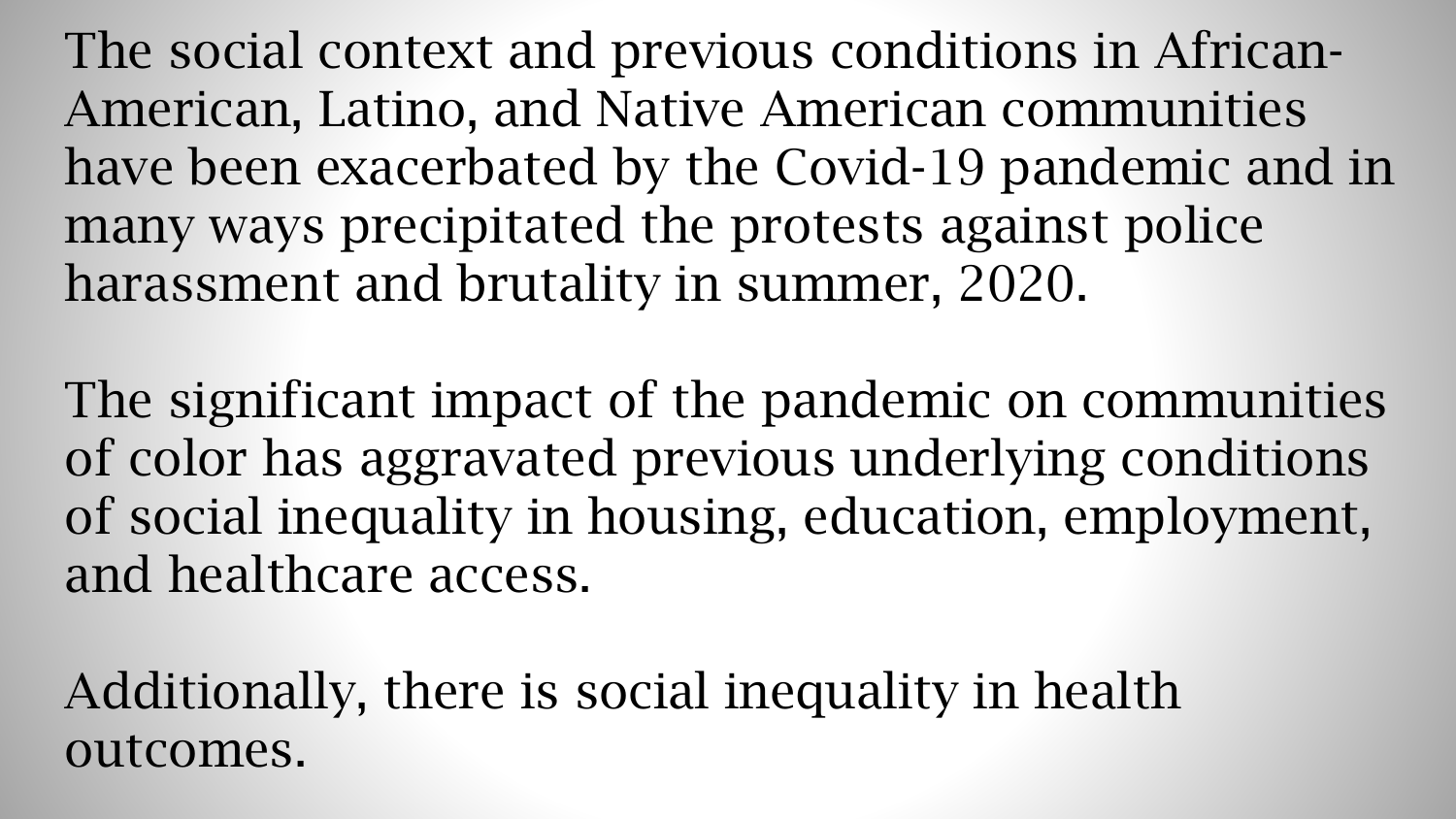

Andrew Hacker -- *Two Nations: Black and White, Separate, Hostile, and Unequal*  (originally published in 1992)

Andrew Hacker examines the divisions of color and class in present-day America, analyzing the conditions that keep black and white Americans far apart in their ability to achieve the American dream.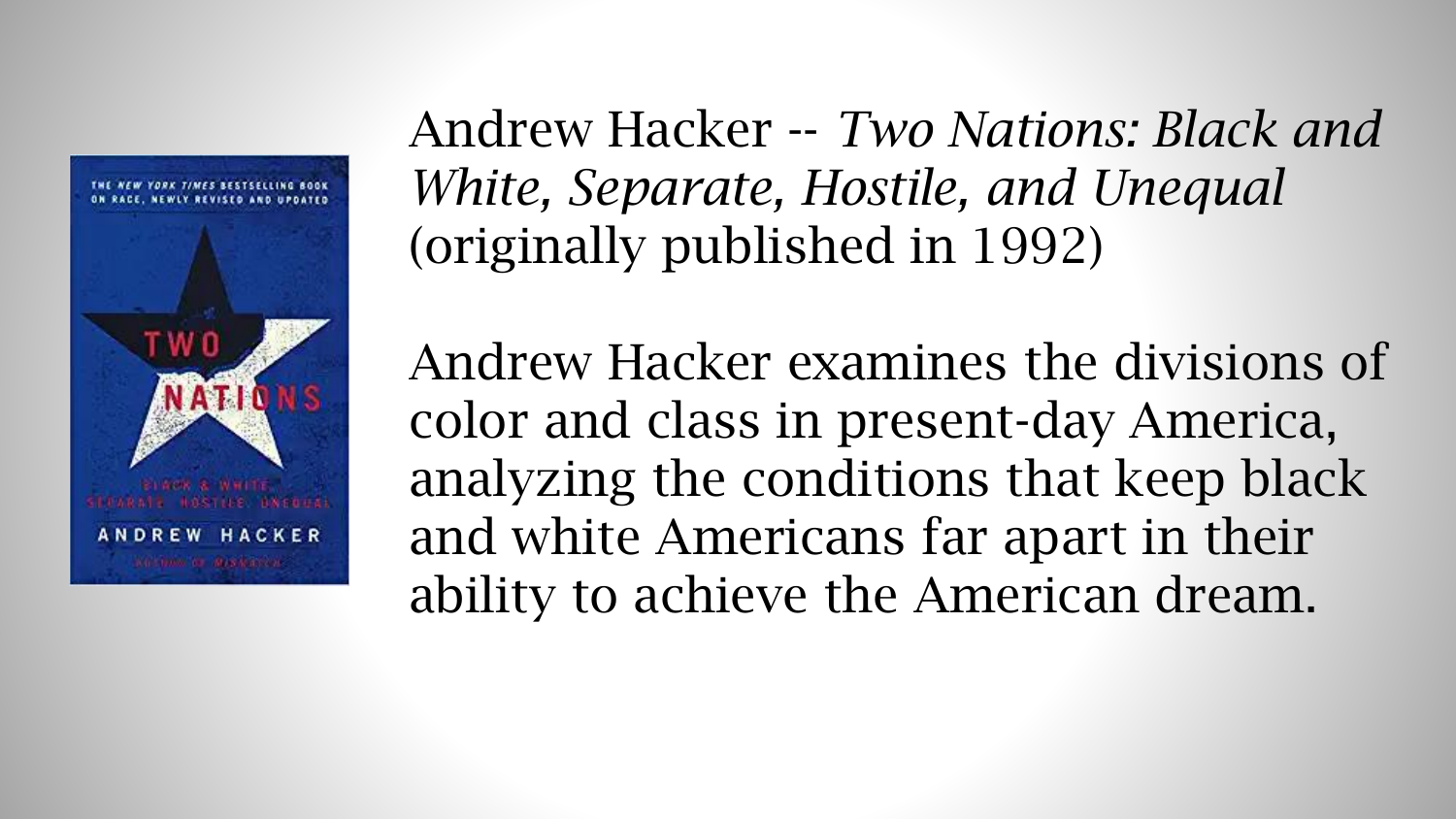

Douglas S. Massey and Nancy A. Denton *American Apartheid: Segregation and the Making of the Underclass* (1993)

Demonstrated how persistent lower socio-economic positioning among African Americans was directly related to deliberate segregation in housing, employment, and education in American cities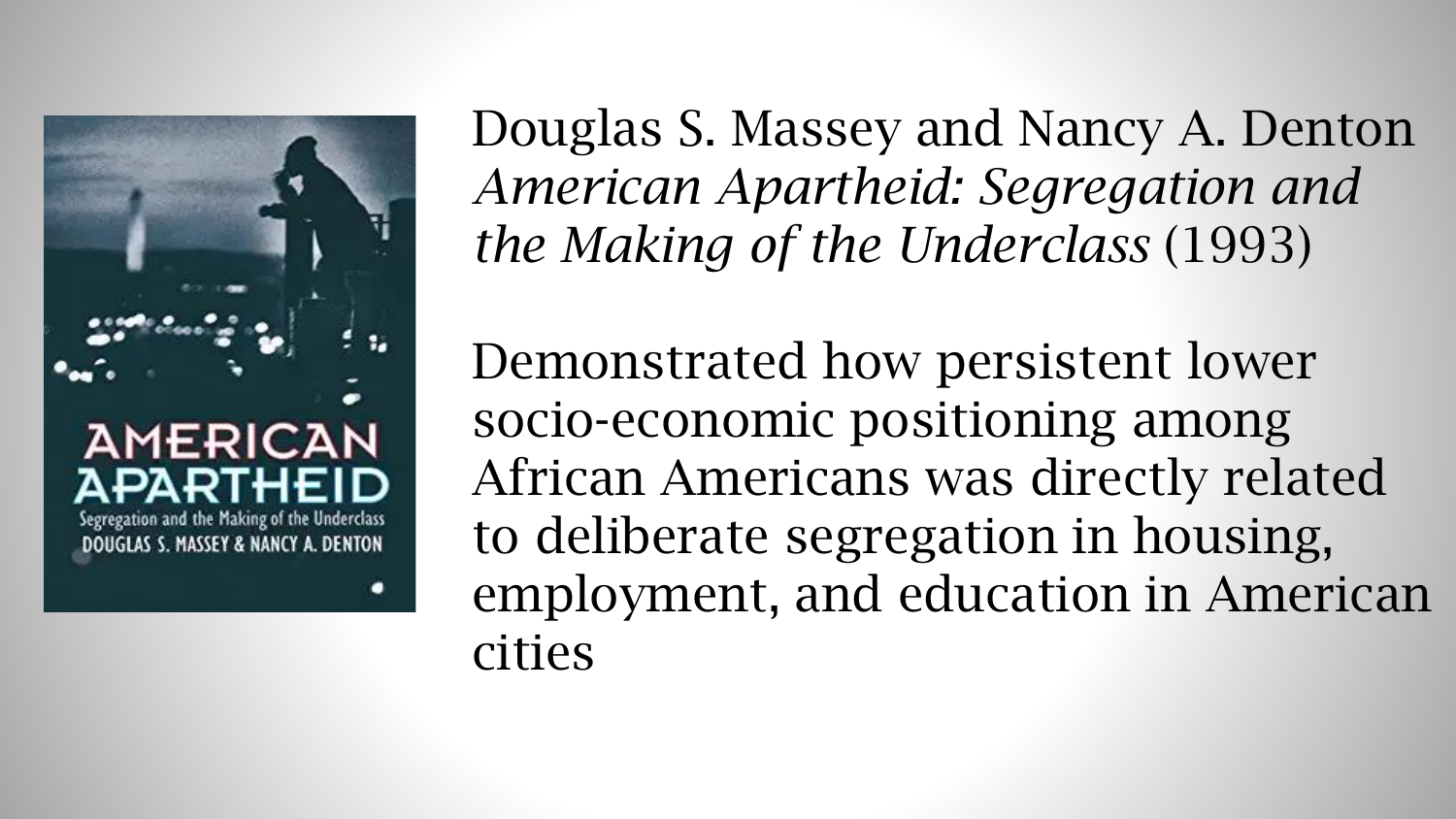

Thomas J. Sugrue: *The Origin of the Urban Crisis: Race and Inequality in Postwar Detroit* (1996)

Covers the gripping residential segregation of Detroit's suburbs, employment discrimination, police harassment of the Black community, and other conditions that led to 1967 Detroit Uprising.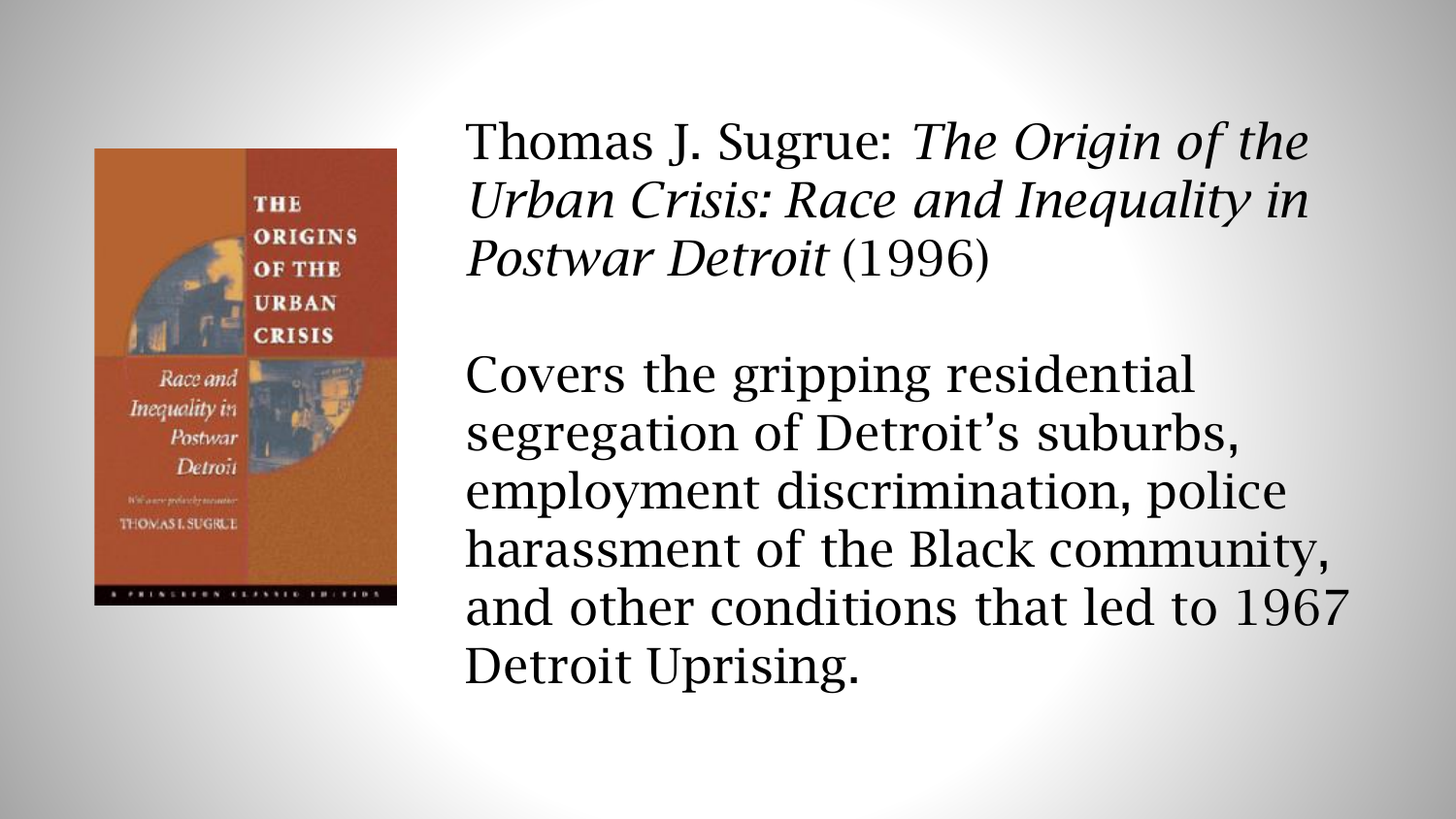

Michelle Alexander: *The New Jim Crow: Mass Incarceration in the Age of Colorblindness* (2010) Discusses how in the post-Civil Rights era, our society reinstituted Jim Crow through the social control and policing of African American communities and other communities of color, which led to mass incarceration.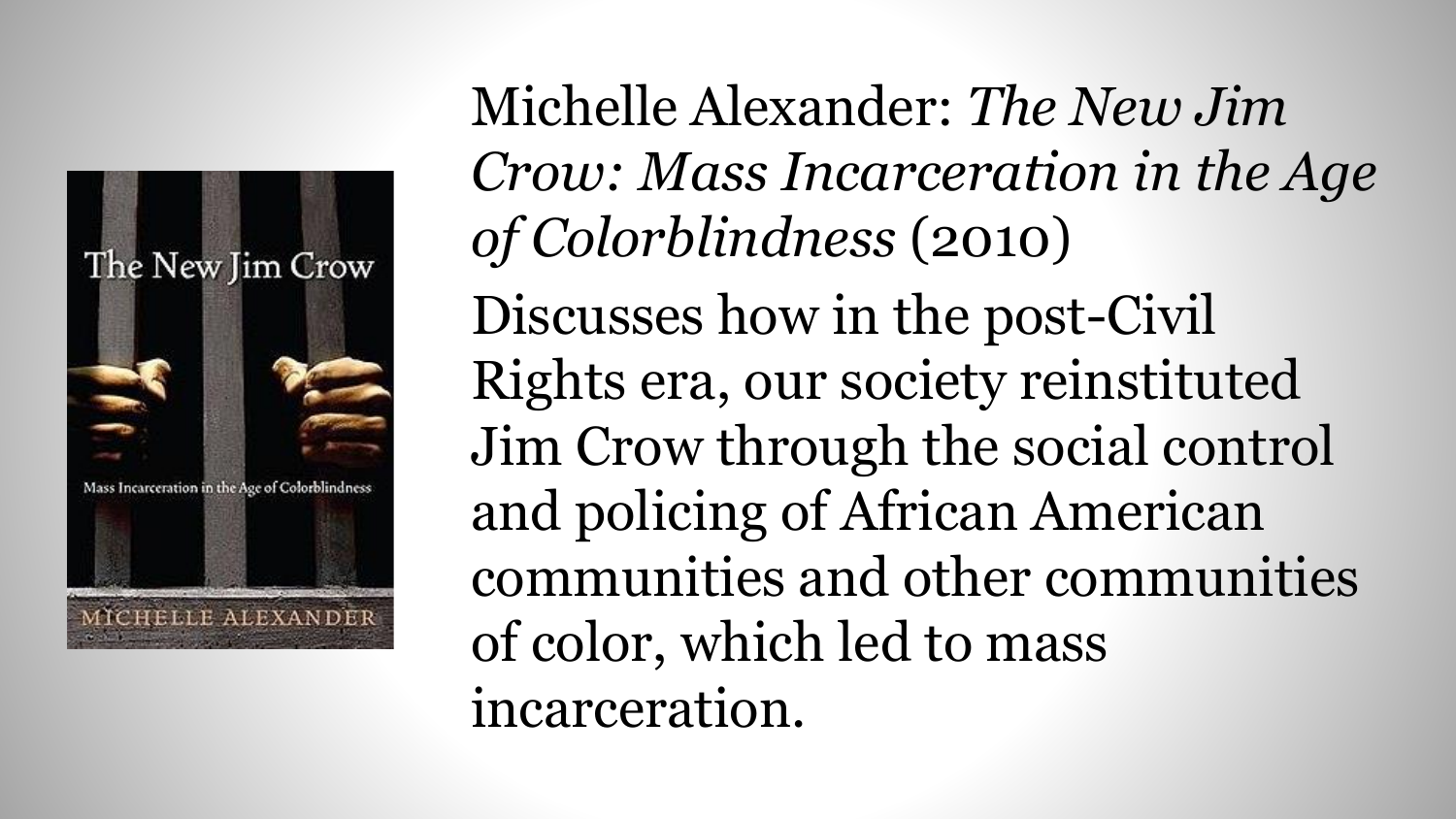American culture, society, and policies have treated African Americans, Latinos (specifically Mexicans) and Native Americans as colonized minorities.